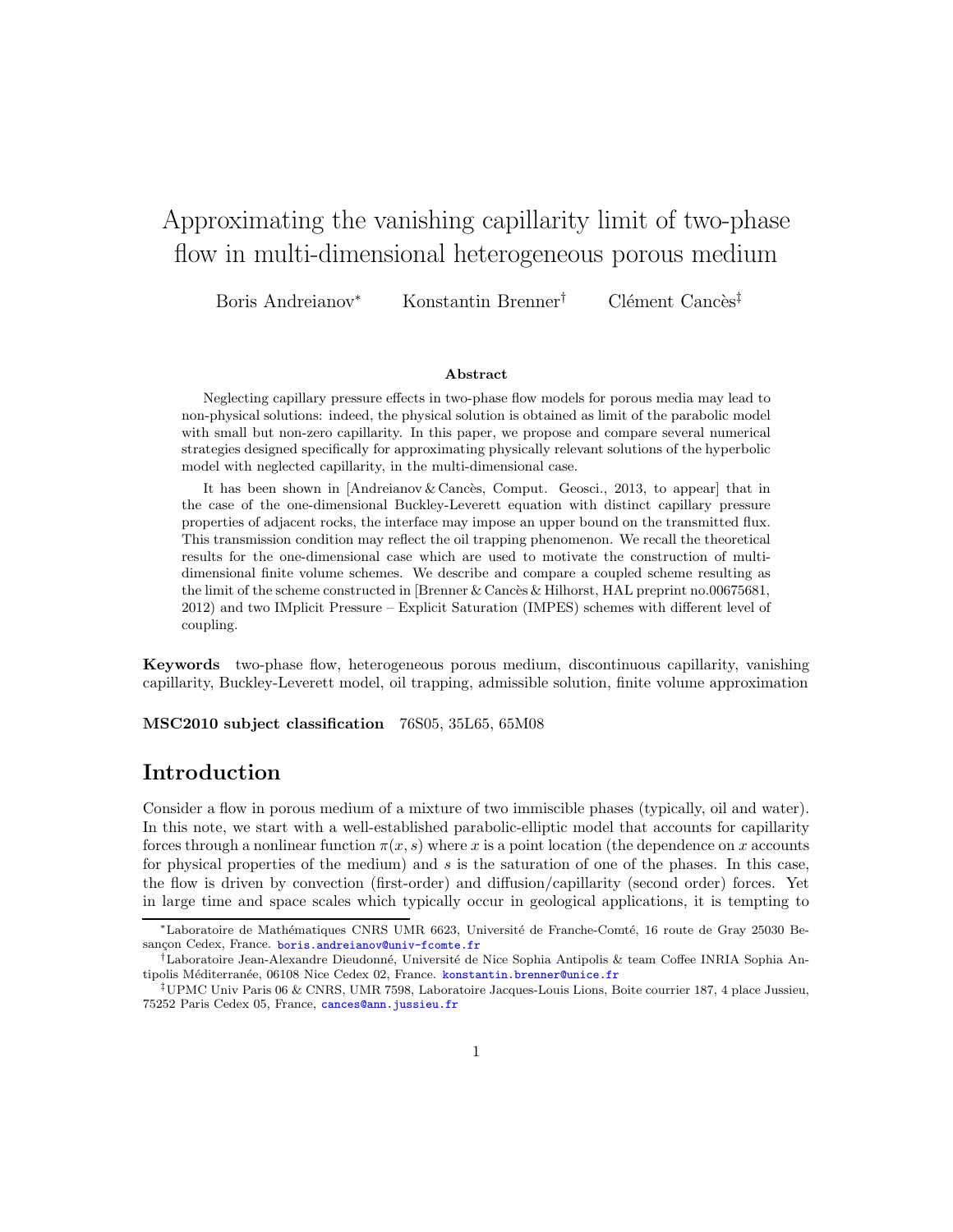neglect the second-order effects. Formally, this results in a hyperbolic-elliptic system of equations. In one space dimension the elliptic equation is integrated explicitly, and the resulting Buckley-Leverett equation is a hyperbolic scalar conservation law. In the case of heterogeneous medium with sharp transitions between layers, both theory and numerical approximation of this equation were deeply investigated in recent years. In the present paper, our goal is to benefit both from the understanding of the coupling conditions at the interface between multidimensional porous media [\[17\]](#page-15-0) and the understanding of the relevant hyperbolic limit in the one-dimensional case [\[4\]](#page-15-1) in order to propose a consistent numerical strategy for the hyperbolic-elliptic model that appears in dimensions two and three. Starting from the the scheme exhibited in the work [\[8\]](#page-15-2), we build and test numerical schemes that agree with the vanishing capillarity paradigm.

Let us first discuss the one-dimensional case following the references  $[4, 13, 14, 24, 25]$  $[4, 13, 14, 24, 25]$  $[4, 13, 14, 24, 25]$  $[4, 13, 14, 24, 25]$  $[4, 13, 14, 24, 25]$  $[4, 13, 14, 24, 25]$  $[4, 13, 14, 24, 25]$  $[4, 13, 14, 24, 25]$ . In these works, the Buckley-Leverett equation is seen as the *singular limit* of parabolic equation with capillarity or viscosity terms. The resulting solutions are characterized intrinsically as entropy solutions. In general, entropy solutions are weak (distributional) solutions satisfying additional integral inequalities that single out the physically relevant solution. In particular, in the fundamental case of a homogeneous medium, and also in the case of a heterogeneous medium with gradually changing physical properties, the classical Kruzhkov theory of entropy solutions [\[25\]](#page-16-1) fully describes the vanishing capillarity limit (see, e.g., [\[24\]](#page-16-0) and references therein).

The situation is very different when a jump heterogeneity is present in the medium, as this is the case at the interface between two different geological layers. In this case, we deal with a discontinuous-flux Buckley-Leverett equation (see  $[1,4,10,24]$  $[1,4,10,24]$  $[1,4,10,24]$  $[1,4,10,24]$  and references therein) that we see as the limit, as  $\varepsilon \to 0$ , of the parabolic model

<span id="page-1-0"></span>
$$
\phi(x) s_t + f(x; s)_x = \varepsilon(\lambda(x; s)\pi(x, s)_x) \tag{1}
$$

with piecewise constant in x functions f,  $\lambda$  and  $\pi$ ; we refer to Section [1](#page-2-0) for details. The analysis of  $[15]$  (see  $[13, 14]$  $[13, 14]$  for more details) shows that, according to the relation between the capillarity parameters on the two sides of the rock, two qualitatively different kinds of solution may appear. The *optimal entropy conditions* (see  $[1, 24]$  $[1, 24]$ ) select the weak solution of the discontinuous-flux Buckley-Leverett equation that facilitates the migration of the phases across the interface between the two layers. The *barrier entropy conditions* of [\[14\]](#page-15-4) select the weak solution of the same equation that minimizes the flux of the phases across the interface. Notice that this latter case can be seen as a rough mathematical model for the oil trapping phenomenon, responsible for the formation of natural oil reservoirs. Furthermore, it was shown in [\[4\]](#page-15-1) that infinitely many intermediate notions of entropy solution (accounting for a more or less stringent limitation of the flux conductivity of the interface) may appear at the vanishing capillarity limit. More exactly, given the convective fluxes  $f_{l,r}(s)$  on the left (l) and on the right (r) from the interface, the appropriate entropy inequalities depend on the shape of capillary pressure functions  $\pi_{l,r}(s)$ . As a consequence, one may state that

the physically relevant solution of the Buckley-Leverett equation takes into account the shape of (formally neglected) capillary pressure functions.

Roughly speaking, in the relevant solution the values of capillary pressure on each side from the interface should coincide or be "connected" by a suitable interface layer (see [\[4\]](#page-15-1) for details).

Due to this observation, the numerical approximation of the two-phase flow in heterogeneous media, at geological scales, becomes a particularly delicate issue. On the one hand, discretization of the full parabolic problem (as the one of [\[8\]](#page-15-2)) may be too expensive with respect to the precision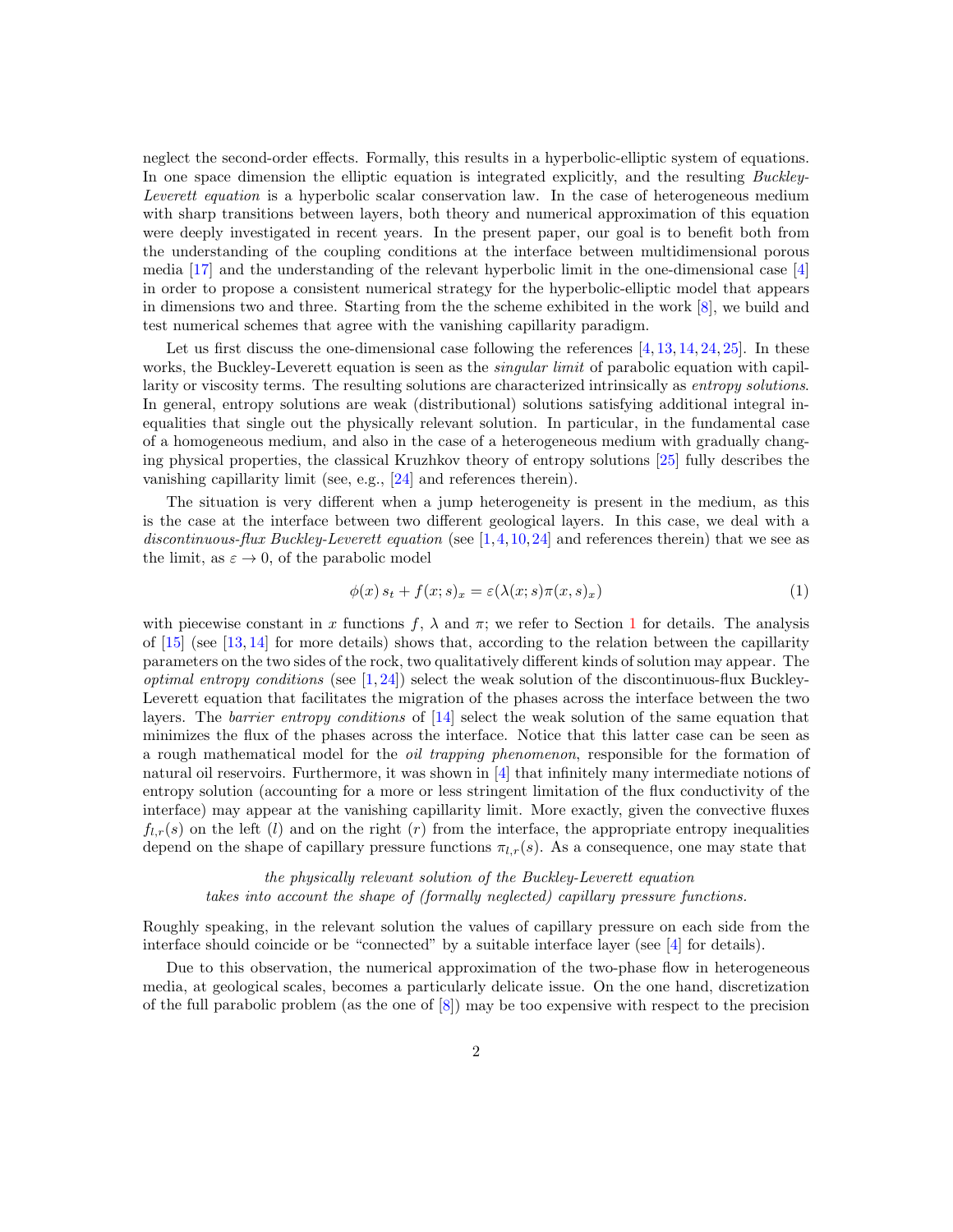required. On the other hand, whenever the saturation is taken as the primal variable *straightforward* discretization of the singular limit must fail, because the formal equation at the limit does not contain any information on the capillary pressure functions; it becomes impossible to distinguish between "optimal", "barrier" and the intermediate kinds of solutions to the problem. Thus, in order to capture the physically relevant solution while discretizing the Buckley-Leverett equation, we have to complement a standard approximation strategy (such as fully implicit or IMplicit Pressure – Explicit Saturation (IMPES) scheme with time-explicit three-point finite volume approximation of the hyperbolic equation) with a specific procedure which goal is to connect the values of capillary pressure.

Such a scheme was developed in  $[4]$  (see also  $[5]$ ) in the one-dimensional case. Yet the multidimensional situation is different, because an elliptic equation for the pressure cannot be eliminated from the system. Therefore, we start with the multi-dimensional scheme of [\[8\]](#page-15-2), set the capillarity parameter  $\varepsilon$  equal to zero, and introduce a series of simplifications aimed at reducing the computational complexity. The resulting schemes are compared numerically. Notice that, due to the low regularity of solutions of the equation giving fluid velocity, it does not seem possible to extend the theoretical study from the one-dimensional case to the multi-dimensional one. Thus, numerical evidence is the key ingredient of validation of the scheme, along with the convergence proof valid in the one-dimensional case only.

The paper is organized as follows. In Section [1](#page-2-0) we describe the models. In Section [2](#page-4-0) the information inferred from analysis of the one-dimensional case is outlined. Section [3](#page-7-0) is the core of the paper: different versions of the finite volume scheme are presented. Section [4](#page-12-0) provides numerical results.

## <span id="page-2-0"></span>1 Description of the models

In this paper, we consider a new model that is directly obtained from the one studied in  $[8, 17]$  $[8, 17]$ ; while we neglect the capillary diffusion within the rocks, we keep track of the singular effect linked to the capillary pressure discontinuity at the interface. In Section [1.1,](#page-2-1) we briefly present the case of non-zero capillary diffusion whose contribution away from inner interfaces is neglected in the model given in Section [1.2.](#page-3-0)

In the sequel we assume that the porous medium  $\Omega \subset \mathbb{R}^d$  is made of two different rocks  $\Omega_1, \Omega_2$ separated by an interface  $\Gamma = \partial \Omega_1 \cap \partial \Omega_2$ . For the sake of simplicity, we assume that both  $\Omega_i$  are polygonal subdomains, and we restrict our study to the case of a finite time horizon  $T > 0$ .

#### <span id="page-2-1"></span>1.1 The parabolic model

Our starting point is the model where immiscible incompressible two-phase flow in the homogeneous porous medium  $\Omega_i$  is governed by the coupling of the degenerate parabolic equation on the saturation

<span id="page-2-2"></span>
$$
\phi_i \partial_t s + \nabla \cdot (\mathbf{u}_t f_i(s) + \underline{\mathbf{K}}_i \lambda_i(u) (-\nabla \pi_i(u) + \rho \mathbf{g})) = q_o(s), \tag{2}
$$

with the uniformly elliptic equation

<span id="page-2-3"></span>
$$
\nabla \cdot \mathbf{u}_{t} = q_{o}(s) + q_{w}(s), \qquad \mathbf{u}_{t} = -\underline{\mathbf{K}}_{i}(M_{i}(s)\nabla P - \zeta_{i}(s)\mathbf{g}). \tag{3}
$$

In equations [\(2\)](#page-2-2) and [\(3\)](#page-2-3),  $\phi_i \in (0,1)$  denotes the porosity,  $s \in L^{\infty}(\Omega \times (0,T);[0,1])$  is the saturation of the oil phase,  $\mathbf{u}_t$  is the total speed, the fractional flow  $f_i(s)$  is an increasing function such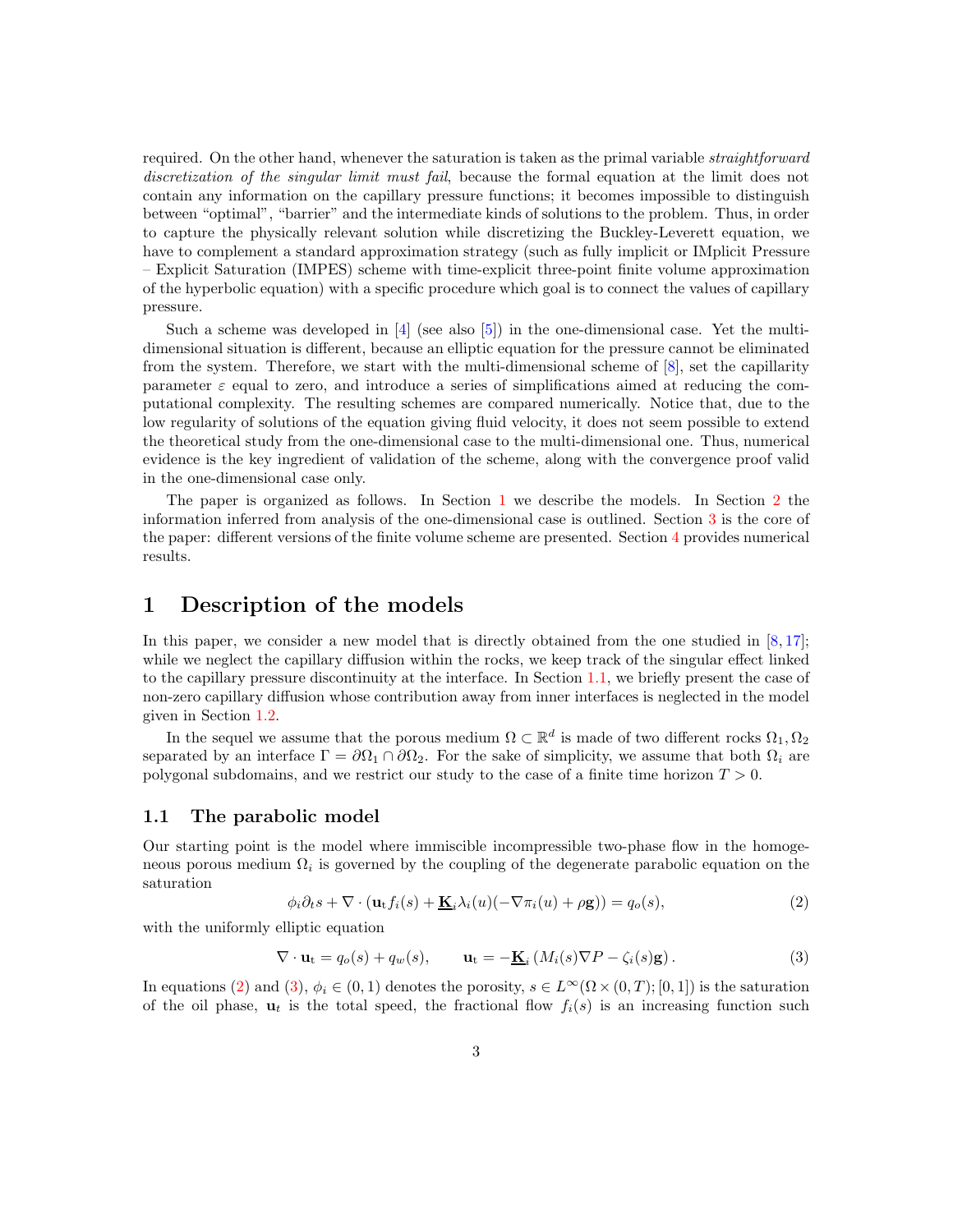that  $f_i(0) = 0$  and  $f_i(1) = 1$ ,  $\underline{\mathbf{K}}_i$  is the intrinsic permeability tensor of the rock  $\Omega_i$ ,  $\lambda_i$  is a nonnegative function satisfying  $\lambda_i(0) = \lambda_i(1) = 0$  and  $\lambda_i(s) > 0$  for  $s \in (0,1)$ , the capillary pressure function  $\pi_i$  is increasing and belongs to  $L^1(0,1)$ ,  $\rho$  denotes the difference between the density of oil and the density of water, while **g** is the gravity. The oil and water source terms  $q_o, q_w$  satisfy  $q_o(0) \geq 0$ ,  $q_w(1) \geq 0$ . The function  $M_i(s)$  is such that  $M_i(s) \geq \alpha > 0$  for all  $s \in [0,1]$ , and  $\zeta_i(s)$ is a smooth function. The function  $P$  is the so called global pressure which is a kind of weighted mean of the phase pressure  $[19]$ . We stress here that since P is not a physical pressure, it can be discontinuous at the rock discontinuities.

Let us now focus on the transmission conditions across Γ. Due to conservation of mass, one has

<span id="page-3-5"></span>
$$
\sum_{i=1,2} \mathbf{u}_{t} \cdot \mathbf{n}_{i} = 0, \qquad \sum_{i=1,2} \left( \mathbf{u}_{t} f_{i}(s) + \underline{\mathbf{K}}_{i} \lambda_{i}(u) (-\nabla \pi_{i}(u) + \rho \mathbf{g}) \right) \cdot \mathbf{n}_{i} = 0. \tag{4}
$$

It has been pointed out in [\[17\]](#page-15-0) that it is natural to extend the notion of phase pressure by considering  $\pi_i$  as multivalued graphs, in order to give sense to the transmission conditions across rock discontinuities. Therefore, the capillary pressure has also to be considered as multivalued, yielding the introduction of the maximal monotone graph  $\tilde{\pi}_i$  defined by

$$
\tilde{\pi}_i(s) = \pi_i(s)
$$
 if  $s \in (0, 1)$ ,  $\tilde{\pi}_i(0) = [-\infty, \pi_i(0)]$  and  $\tilde{\pi}_i(1) = [\pi_i(1), +\infty]$ .

Requiring the "continuity" of the extended phase pressure turns to requiring the existence of a measurable function  $\pi : \Gamma \times (0,T) \to \overline{\mathbb{R}}$  such that

<span id="page-3-1"></span>
$$
\pi \in \tilde{\pi}_1(s_1) \cap \tilde{\pi}_2(s_2) \quad \text{and} \quad P_1 - Z_1(\pi) = P_2 - Z_2(\pi), \tag{5}
$$

where  $Z_i(p) = \int_0^p f_i \circ \tilde{\pi}_i^{-1}(a) da$  and  $s_i, P_i$  denote the traces of  $s, P$  on  $\Gamma \times (0, T)$  from the side of  $\Omega_i$ . The system  $(2)$ – $(5)$  is complemented by an initial condition on the saturation

<span id="page-3-4"></span>
$$
s(x,0) = s_0(x) \in [0,1] \text{ for almost all } x \in \Omega,
$$
\n
$$
(6)
$$

and by boundary conditions. Here we consider the simplest choice, i.e. no-flux boundary conditions:

<span id="page-3-2"></span>
$$
(\mathbf{u}_t f_i(s) + \underline{\mathbf{K}}_i \lambda_i(u)(-\nabla \pi_i(u) + \rho \mathbf{g})) \cdot \mathbf{n} = \mathbf{u}_t \cdot \mathbf{n} = 0 \quad \text{on } \partial \Omega \cap \partial \Omega_i \times (0, T). \tag{7}
$$

We could deal with more general boundary conditions, but this is beyond the scope of this paper.

Let us point out that under suitable assumptions on the data, system  $(2)-(7)$  $(2)-(7)$  admits at least one solution [\[17\]](#page-15-0), and it can be approximated by means of a fully implicit Finite Volume scheme of [\[8\]](#page-15-2).

#### <span id="page-3-0"></span>1.2 The singular limit as capillarity is neglected

As explained for example in [\[3,](#page-15-8) [4,](#page-15-1) [15\]](#page-15-6), rock heterogeneities strongly influence the behavior of the flow, since a singular effect can be induced at the rock discontinuities. Therefore our purpose is to consider the capillarity only at the rock discontinuity, and to neglect it within the homogeneous domain where it plays a minor role. From a practical point of view, we slightly modify equation [\(2\)](#page-2-2) to get

<span id="page-3-3"></span>
$$
\phi_i \partial_t s + \nabla \cdot (\mathbf{u}_t f_i(s) + \lambda_i(u) \rho \underline{\mathbf{K}}_i \mathbf{g}) = q_o(s),
$$
\n(8)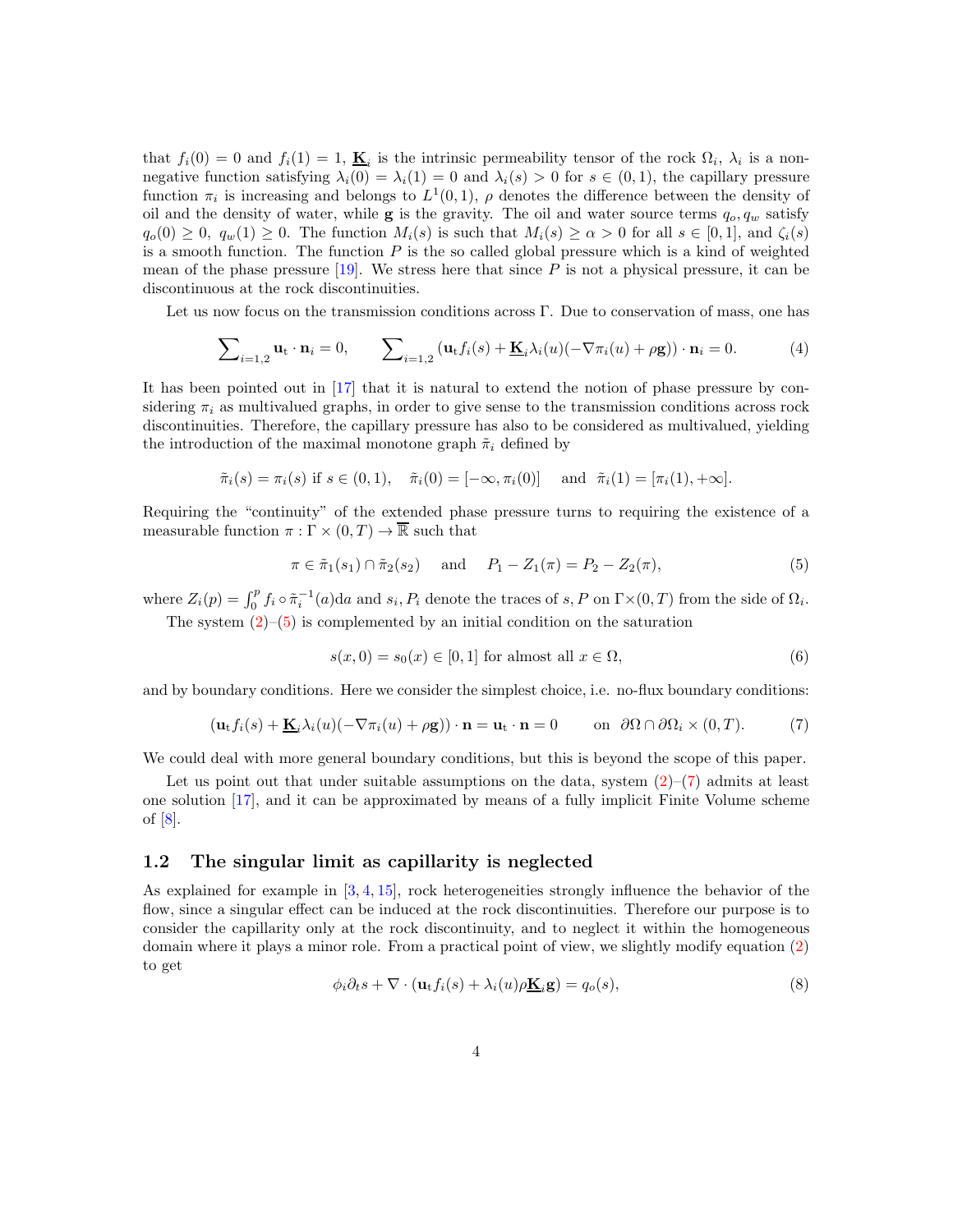and we modify the flux continuity relations at the interface to get

$$
\sum_{i=1,2} \mathbf{u}_{t} \cdot \mathbf{n}_{i} = 0, \qquad \sum_{i=1,2} (\mathbf{u}_{t} f_{i}(s) + \underline{\mathbf{K}}_{i} \lambda_{i}(u) \rho \mathbf{g}) \cdot \mathbf{n}_{i} = 0 \quad \text{on } \Gamma \times (0,T). \tag{9}
$$

Finally, the boundary condition [\(7\)](#page-3-2) takes the form

<span id="page-4-1"></span>
$$
(\mathbf{u}_t f_i(s) + \lambda_i(u)\rho \underline{\mathbf{K}}_i \mathbf{g}) \cdot \mathbf{n} = \mathbf{u}_t \cdot \mathbf{n} = 0 \quad \text{on } \partial\Omega \cap \times (0, T). \tag{10}
$$

Notice that for a given total speed  $\mathbf{u}_t$ , equation [\(8\)](#page-3-3) is a scalar conservation law. As noticed in [\[9\]](#page-15-9), the no-flux boundary condition [\(10\)](#page-4-1) is satisfied in a strong sense thanks to the fact that  $\mathbf{u}_t \cdot \mathbf{n} = 0$ and  $\lambda_i(0) = \lambda_i(1) = 0$  for the flux function **F** defined by  $\mathbf{F}(x, t; s) = \mathbf{u}_t(x, t) f_i(s) + \lambda_i(s) \rho \mathbf{K}_i \mathbf{g}$ .

In our simplified model, we should keep the formal jump conditions [\(5\)](#page-3-1) so that the contribution of the capillarity is taken into account at the interface between the different rocks where it plays a crucial role. Let us stress that due to an interface layer that may develop as  $\varepsilon \to 0$ , [\(5\)](#page-3-1) may not hold for the solutions we construct. Yet, as shows the study of the one-dimensional case (Section [2\)](#page-4-0), it is correct to prescribe [\(5\)](#page-3-1) at the level of the numerical approximation; as the discretization step goes to zero, a numerical boundary layer may be observed. Except in Section [2,](#page-4-0) we do not investigate the precise meaning that should be given to [\(5\)](#page-3-1). Our goal is to solve numerically the problem described by equations  $(3), (5), (6), (8)$  $(3), (5), (6), (8)$  $(3), (5), (6), (8)$  $(3), (5), (6), (8)$  $(3), (5), (6), (8)$  $(3), (5), (6), (8)$ – $(10)$ .

## <span id="page-4-0"></span>2 Entropy solutions of the one-dimensional Buckley-Leverett model

In the one-dimensional case, equation [\(3\)](#page-2-3) implies that  $\mathbf{u}_t$  does not depend on the space variable, so that the model reduces to a single scalar conservation law with discontinuous flux function for the sole unknown s (see  $[1, 2, 7, 10]$  $[1, 2, 7, 10]$  $[1, 2, 7, 10]$  $[1, 2, 7, 10]$  $[1, 2, 7, 10]$  $[1, 2, 7, 10]$  and references therein for examples and general theory of such problems). Here we give a summary of the relevant analysis carried out in  $[4]$ , with emphasis on the numerical recipe of flux limitation and introduction of the pressure transmission parameter  $\pi$ .

In [\[4\]](#page-15-1), the Buckley-Leverett equation in piecewise homogeneous two-rocks' medium with interface situated at  $\{x=0\}$  is seen as the singular limit, as  $\varepsilon \to 0$ , of the problems the form [\(1\)](#page-1-0) with

<span id="page-4-3"></span>
$$
f(x, \cdot) = \begin{cases} f_l(\cdot), & x < 0 \\ f_r(\cdot), & x > 0 \end{cases}, \lambda(x, \cdot) = \begin{cases} \lambda_l(\cdot), & x < 0 \\ \lambda_r(\cdot), & x > 0 \end{cases}, \pi(x, \cdot) = \begin{cases} \pi_l(\cdot), & x < 0 \\ \pi_r(\cdot), & x > 0 \end{cases}.
$$
 (11)

Here, the phases are labeled in such way that  $f_{l,r}$  are functions having at most one extremum within [0, 1] which is a local maximum. Recall that we have  $f_{l,r}(0) = 0$  and also  $f_l(1), f_r(1)$  coincide.

For  $\varepsilon > 0$ , the weak traces of the total fluxes  $f_{l,r}(s) - \varepsilon \lambda_{l,r}(s) \partial_x \pi_{l,r}(s)$  at  $\{x = 0\}$  in [\(1\)](#page-1-0) should match in order to ensure the conservation of the two phases. Moreover, the phase pressures should be continuous as long as the phase is present on both sides of the interface [\[17,](#page-15-0)[21\]](#page-16-3); this leads to the trace relation  $\tilde{\pi}_l(s(t,0^-)) \cap \tilde{\pi}_r(s(t,\tau)) \neq \emptyset$  with multivalued  $\tilde{\pi}_{l,r}$ , as explained above. Existence of solutions for  $\varepsilon > 0$  is shown in [\[16\]](#page-15-11) (see also [\[4\]](#page-15-1)) and compactness of the resulting family of solutions  $s^{\varepsilon}$  comes under the additional assumption of strict nonlinearity of  $f_{l,r}$  (the general case can be treated via a more specific  $BV_{loc}$  argument, see [\[4,](#page-15-1) Appendix A.1]).

The limit s of  $(s^{\varepsilon})_{\varepsilon}$  satisfies the Kruzhkov entropy inequalities [\[25\]](#page-16-1) away from the interface:

<span id="page-4-2"></span>
$$
\partial_t \big( \phi(x) | s - \kappa | \big) + \partial_x \Phi(x; s, \kappa) \le 0 \quad \text{in} \quad \mathcal{D}'\big( (\mathbb{R} \setminus \{0\}) \times (0, T) \big), \tag{12}
$$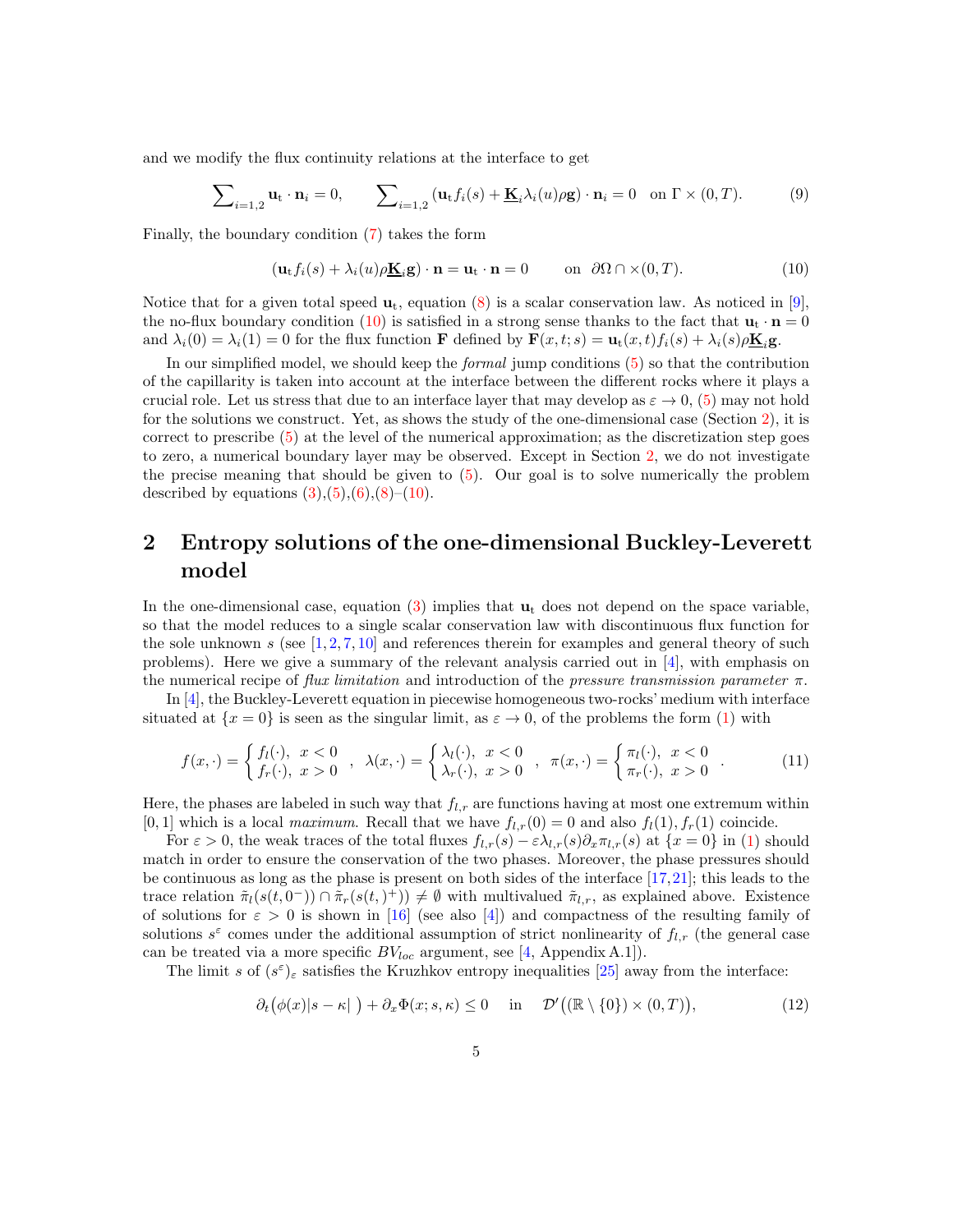where  $\phi(x) = \phi_l \mathbb{1}_{x>0} + \phi_r \mathbb{1}_{x>0}$  and  $\Phi(x; s, \kappa) = \Phi_l(s, \kappa) \mathbb{1}_{x>0} + \Phi_r(s, \kappa) \mathbb{1}_{x>0}$ ,  $\Phi_{l,r}(\cdot, \kappa)$  being the Kruzhkov entropy-fluxes sign  $(-\kappa)(f_{l,r}(\cdot) - f_{l,r}(\kappa))$ . Further, due to the conservative weak formulation of the equation, the conservativity relation at  $x = 0$  passes to the limit and yields the Rankine-Hugoniot condition  $f_l(s(t, 0^-)) = f_r(s(t, 0^+))$  (for strictly nonlinear  $f_{l,r}$  strong traces  $s(t, 0^{\pm})$  exist due to Kruzhkov inequalities [\(12\)](#page-4-2); see [\[7\]](#page-15-10) for more generality). While the relation connecting capillary pressures does not pass to the limit, the condition inherited as  $\varepsilon \to 0$  can be described implicitly by the specific global adapted entropy inequality:

<span id="page-5-1"></span>
$$
\partial_t(\phi(x)|s - c(x)|) - \partial_x \Phi(x; s, c(x)) \le 0 \quad \text{in} \quad \mathcal{D}'(\mathbb{R} \times (0, T)), \tag{13}
$$

with 
$$
c(x) := \begin{cases} s_l^{\pi} , x < 0 \\ s_r^{\pi} , x > 0. \end{cases}
$$
 (14)

Actually, the issue of interface coupling for the singular limit of [\(1\)](#page-1-0) as  $\varepsilon \to 0$  reduces to the selection of the couple  $(s_l^{\pi}, s_r^{\pi})$  called *connection*, as described in [\[4\]](#page-15-1). Two qualitatively different cases may occur:

(I) the fluxes are connected at the "optimal connection level":

<span id="page-5-0"></span>
$$
f_l(s_l^{\pi}) = f_r(s_r^{\pi}) = \bar{F}^{opt} \text{ where } \bar{F}^{opt} = \min\{\max_{[0,1]} f_l, \max_{[0,1]} f_r\},\tag{15}
$$

with, moreover,  $f'_l(s_l^{\pi}) \leq 0$  and  $f'_r(s_r^{\pi}) \geq 0$ . (16)

In this case, the vanishing capillarity limits are the "optimal solutions" obtained by Kaasschi-eter [\[24\]](#page-16-0). One can observe that in this case, the pressures are not connected:  $\pi_l(s_l^{\pi}) \neq \pi_r(s_r^{\pi})$ .

(II) both capillary pressures and fluxes are connected:

.

(16) holds, and 
$$
\tilde{\pi}_l(s_l^{\pi}) \cap \tilde{\pi}_r(s_r^{\pi}) \neq 0
$$
, and  $f_l(s_l^{\pi}) = f_r(s_r^{\pi}) = \bar{F} \leq \bar{F}^{opt}$ . (17)

Notice that in both cases (I) and (II) we have  $(16)$ . Except for very specific configurations of fluxes  $f_{l,r}$ , the two inequalities are strict in the case (II), while only one of them is strict in the case (I). As a consequence, following the terminology of  $[2,10]$  $[2,10]$  the connection  $(s_l^{\pi}, s_r^{\pi})$  consists in a strictly undercompressive discontinuity in case (II), while it is only marginally undercompressive in case (I).

**Remark 2.1** The case (II) was judged exceptional and neglected in the pioneering work [\[24\]](#page-16-0); let us stress that both (I) and (II) can be relevant, depending on the shape of the nonlinearities  $f_{l,r}$  and  $\pi_{l,r}$ . We refer to [\[4\]](#page-15-1) for a detailed discussion, and to [\[13,](#page-15-3) [14\]](#page-15-4) for examples.

To be precise, if (II) is possible then  $(s_l^{\pi}, s_r^{\pi})$  obeys (II), so that (I) only occurs when (II) cannot be realized. In practice, finding  $s_{l,r}^{\pi}$  corresponds to intersecting the graph of a strictly decreasing function with a non-decreasing graph. Hence the uniqueness of the intersection point in (II) follows, while (I) happens when existence fails. In addition, one can observe that among all undercompressive (in the above sense) shocks with connected fluxes, *conditions*  $(I), (II)$  minimize the  $gap |\pi_l(s_l^{\pi}) - \pi_r(s_r^{\pi})|$ , which is an intuitively appealing feature. We refer to [\[4\]](#page-15-1) for the study of elementary vanishing capillarity profiles that provides the justification of the selection rule  $(I), (II)$ 

<span id="page-5-2"></span>As shown in [\[4\]](#page-15-1), the function  $c(x)$  in [\(14\)](#page-5-1) chosen according to (I),(II) appears as an explicit vanishing capillarity limit for  $(1)$ , i.e., it is an admissible solution for a very special initial datum. It is remarkable that the knowledge of  $(c_l^{\pi}, c_r^{\pi})$  and the rigid structure of the semigroups of solutions of  $(1)$  permit to characterize vanishing capillarity limits for all initial data. Indeed, we have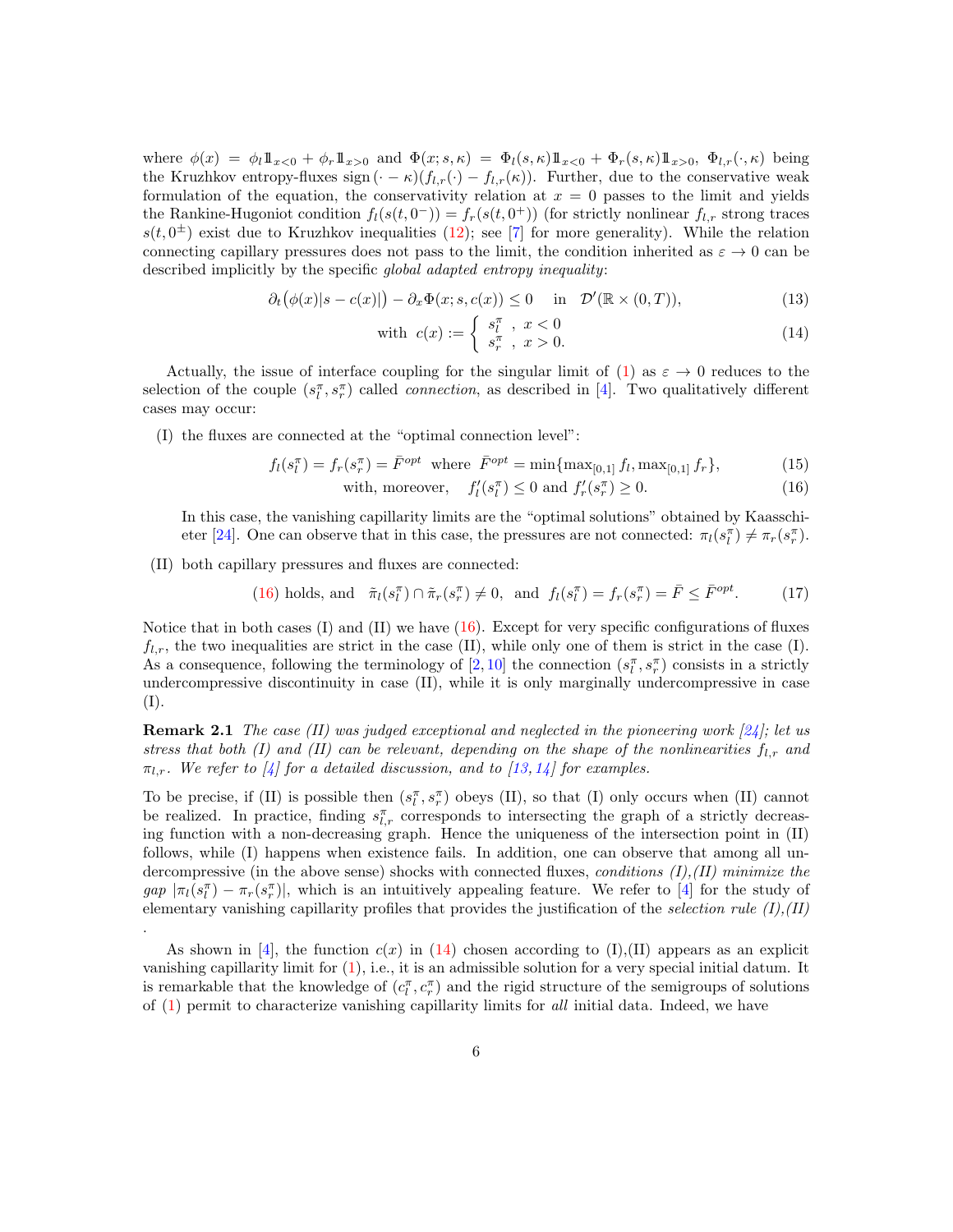**Theorem 2.1** For every initial datum  $u_0 \in L^{\infty}(\mathbb{R})$  there exists a unique  $u \in C([0,T]; L^{1}_{loc}(\mathbb{R}))$ weak solution of [\(1\)](#page-1-0),[\(11\)](#page-4-3) with  $\varepsilon = 0$  that satisfies the Kruzhkov entropy inequalities [\(12\)](#page-4-2) away from the interface and the global adapted entropy inequality [\(13\)](#page-5-1) with  $s_{l,r}^{\pi}$  in [\(14\)](#page-5-1) given by the selection rule (I),(II). Moreover, the limit, as  $\varepsilon \to 0$ , of solutions  $u^{\varepsilon}$  of [\(1\)](#page-1-0) with datum  $u_0$  exists and coincides with u.

This means that the property of being vanishing capillarity limit (which is very difficult to check directly) is fully characterized by entropy and well-chosen adapted entropy inequalities.

It is easily seen that extending such analysis to the multi-dimensional situation does not seem possible with respect to the existing state of the art. But some insight can be carried from the one-dimensional situation to the general case. Specifically, let us insist on the role of the parameter  $\bar{F}$  which takes values in the interval  $[\bar{F}^{bar}, \bar{F}^{opt}]$ . It provides the *connection level*, which turns out to be the most relevant physical parameter at the vanishing capillarity limit. While the value  $\bar{F}$ in (II) indicates the level of the interface flux for the particular solution  $c(x)$  given by [\(14\)](#page-5-1), it is shown in [\[4\]](#page-15-1) that  $\bar{F}$  is the largest possible value of the interface flux  $f_l(s(t, 0^-)) = f_r(s(t, 0^+))$  for any solution of our singular limit problem. Thus the *optimal entropy solution* corresponding to  $\bar{F}^{opt}$  and case (I) optimizes (maximizes) the capacity of the interface to conduct the flow of the phases; the *barrier entropy condition* corresponding to  $\bar{F}^{bar}$  minimizes the flow, which can be seen as a model for the oil trapping phenomenon.

The value  $\bar{F}$  depends on  $f_{l,r}$  but also on  $\pi_{l,r}$  that are formally absent from [\(1\)](#page-1-0) when  $\varepsilon = 0$ . Let us denote it  $\bar{F}^{\pi}$ , in order to stress this dependence. The value  $\bar{F}^{\pi}$  is determined by an easy algorithm solving a monotone nonlinear equation on  $[0, 1]$ . It can be seen as the physical parameter that records the action of the capillary diffusion at the interface between the two rocks. But  $\bar{F}^{\pi}$ can also be used, in a strikingly simple way, in the numerical simulation in order to guarantee the convergence of approximations to the physically correct solution. Indeed, as explained in [\[4,](#page-15-1) Prop. 9] (see also  $[5]$ ), it is enough to take the Godunov numerical flux G suitable for the approximation of the optimal solution (see  $[1]$ ) and consider

<span id="page-6-1"></span>
$$
F_{int}: (z_l, z_r) \mapsto \min\left\{ \bar{F}^{\pi}, G(z_l, z_r) \right\},\
$$
  
with the *optimal flux G*:  $(z_l, z_r) \mapsto \min\left\{ f_l\left(\min\{z_l, \bar{s}_l\}\right), f_r\left(\max\{\bar{s}_r, z_r\}\right) \right\}$  (18)

where  $\bar{s}_{l,r} := \text{argmax}_{[0,1]} f_{l,r}$ . Finally, let us stress that the flux limitation in the Godunov scheme can be achieved by a less explicit method that nevertheless has a clear numerical interpretation; we will use it thoughout Section [3.](#page-7-0) Denote by  $G_{l,r}$  the Godunov fluxes (see, e.g., [\[1,](#page-14-0) [5,](#page-15-7) [22\]](#page-16-4)) associated with  $f_{l,r}$ , respectively; they can be computed using  $\bar{s}_{l,r}$ .

**Lemma 2.2** (see [\[4,](#page-15-1) Lem. 8 and Prop. 9]) Let  $(z_l, z_r) \in [0, 1]^2$ , then the system

<span id="page-6-2"></span><span id="page-6-0"></span>
$$
\begin{cases} \pi \in \tilde{\pi}_l \cap \tilde{\pi}_r \\ G_l(z_l, \pi_l^{-1}(\pi)) = G_r(\pi_r^{-1}(\pi), z_r) \end{cases}
$$
\n(19)

admits at least one solution  $\pi \in \mathbb{R}$ . The value  $F_{int}(z_l, z_r) := G_l(z_l, \pi_l^{-1}(\pi)) = G_r(\pi_r^{-1}(\pi), z_r)$  is defined uniquely by  $(19)$ , furthermore, it coincides with the value computed by the explicit formula  $(18).$  $(18).$ 

The lemma introduces an additional variable  $\pi$  on the interface that serves to connect the pressures in the vanishing capillarity limit; while it is rather useless for the one-dimensional problem, the value  $\pi$  will be instrumental in the multi-dimensional schemes of Section [3.](#page-7-0) Following closely the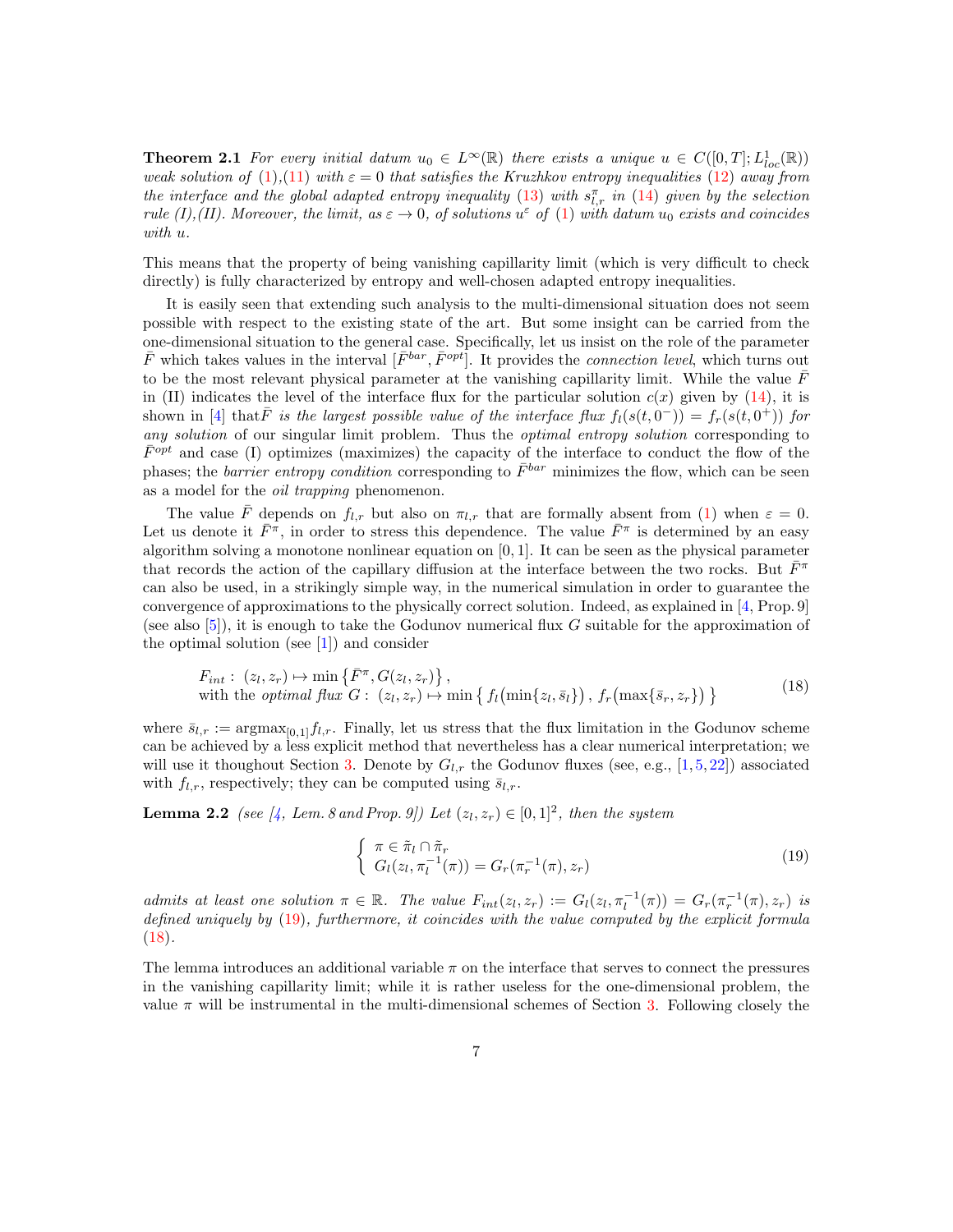<span id="page-7-2"></span>proof of [\[4,](#page-15-1) Prop. 9] one finds the algorithm to determine the value  $\pi$  without solving [\(19\)](#page-6-0); but this is not our goal. Heading towards a simpler practical implementation, let us generalize [\(19\)](#page-6-0) as follows.

**Proposition 2.3** If the Godunov fluxes  $G_{l,r}$  are replaced in the scheme of [\[4\]](#page-15-1) (including equation [\(19\)](#page-6-0) for  $F_{int}$ ) by consistent with  $f_{l,r}$  monotone Lipschitz continuous numerical fluxes  $R_{l,r}$  (see, e.g., [\[22\]](#page-16-4)), then the scheme still converges to the solution given by Theorem [2.1.](#page-5-2)

PROOF: It is easily checked that  $F_{int}(a, b)$  remains increasing in a and decreasing in b. Thus the scheme is monotone, and due the the Crandall-Tartar lemma, discrete  $L^1$  contraction inequalities follow. Therefore the convergence arguments as in [\[4,](#page-15-1) Prop. 6] apply provided we show that the solution [\(14\)](#page-5-1) of equation [\(1\)](#page-1-0) avec  $\varepsilon = 0$  is a limit of some solutions of the scheme. This is obvious in case  $(II)$  because  $(14)$  gives a stationary solution to the scheme, due to the consistency of fluxes  $R_{l,r}$ . In case (I), we use a numerical counterpart of the construction of [\[4,](#page-15-1) Prop. 3(ii)]: using the monotonicity of the numerical flux, one constructs an appropriate stationary numerical profile. E.g., the situation where  $s_l^{\pi} = \bar{s}_l$  we take the value  $\tilde{s}_l^{\pi} \in [0, \bar{s}_l]$  such that  $\pi_l(\tilde{s}_l^{\pi}) = \pi_r(s_r^{\pi})$ . There exists a solution to the scheme

$$
u = (u_i)_{i=-\infty}^0
$$
 such that  $u_0 = \tilde{s}_l^{\pi}$ ,  $R_l(u_{-1}, u_0) = f_r(s_r^{\pi})$  and  $\forall i \leq -1$   $R_l(u_{i-1}, u_i) = R_l(u_i, u_{i+1})$ ,

that we complement by the constant values  $u_i := s_r^{\pi}$  for  $i > 0$ . The profile is monotone in i thanks to the monotonicity of  $R_l$ , hence there exists  $\ell := \lim_{i \to -\infty} u_i$ . Due to the continuity of  $R_l$ , from the above scheme we obtain that  $R_l(\ell, \ell) = \lim_{i \to -\infty} R_l(u_{i-1}, u_i) = f_r(s_r^{\pi})$ , which yields  $\ell = s_l^{opt}$ . By a simple scaling argument,  $u_h(x) = \sum_{i \in \mathbb{Z}} u_i 1\!\!1_{[(i-1)h,ih]}$  converges, as  $h \to 0$ , to the function  $(14)$ .

Remark 2.2 A particular case of construction [\(19\)](#page-6-0) of the interface fluxes appears, under the form

<span id="page-7-1"></span>
$$
F_{int}(z_l, z_r) := G_l(z_l, s) = G_r(s, z_r) \text{ for some } s \in [0, 1],
$$
\n(20)

in the early work of Chavent, Cohen and Jaffré [\[18\]](#page-15-12). The choice of numerical fluxes  $(20)$  means that connection of the saturation values is expected at the interface; that is,  $\pi_l \equiv \pi_r$  should be assumed in our model. Therefore the so obtained solutions correspond to the mathematical vanishing viscosity method. Notice that  $(20)$  was also used by Diehl  $[20]$  to characterize vanishing viscosity limits for general conservation laws with discontinuous flux (see [\[20,](#page-16-5) Section 3]). Let us stress that if  $\pi_l \neq \pi_r$ , the vanishing viscosity regularization of the Buckley-Leverett equation leads, in general, to non-physical solutions.

## <span id="page-7-0"></span>3 Finite volume approximation at vanishing capillarity limit

We propose three finite volume schemes designed for approximating problem  $(3)$ ,  $(5)$ ,  $(6)$ ,  $(8)$ – $(10)$ . The first one is described in Section [3.2.](#page-8-0) It is obtained by neglecting the inner capillary diffusion in the scheme proposed in [\[8\]](#page-15-2), which yields a fully implicit (and thus fully coupled) scheme whose unknowns are the saturations  $(s_K^{n+1})$  and the pressures  $(P_K^{n+1})$  in the control volumes as well as the capillary pressure transmission parameters  $(\pi_{\sigma}^{n+1})$  on the edges  $\sigma$  lying in the inner interface Γ. The main advantage of this scheme is that it preserves energy bounds, ensuring some stability.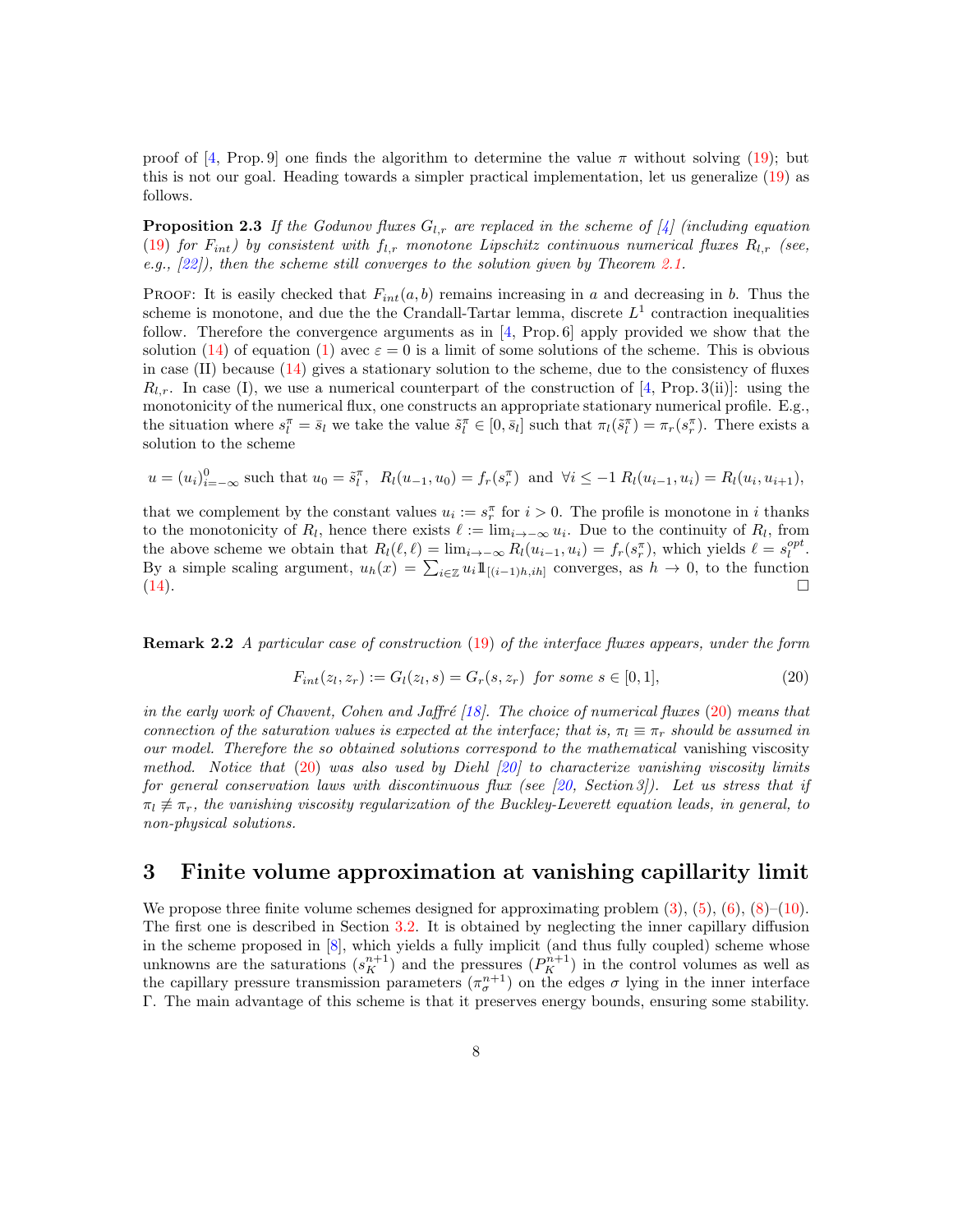Its main drawback is of course its computational cost, that we aim to reduce in the variants of the scheme. The first alternative we propose in Section [3.3](#page-10-0) consists in the IMPES scheme decoupling the saturations  $(s_K^{n+1})$  from the pressure and capillary pressure unknowns  $(P_K^{n+1})$  and  $(\pi_\sigma^{n+1})$ . Further, in Section [3.4](#page-11-0) we propose an algorithm that fully decouples the saturations  $(s_K^{n+1})$ , the pressures  $(P_K^{n+1})$  and the interface capillary pressures  $(\pi_\sigma^{n+1})$ .

For the sake of simplicity, we suppose in the sequel that the porous medium is isotropic, i.e.  $\underline{\mathbf{K}}_i = k_i \underline{\mathbf{I}}_d$ , so that the elliptic equation [\(3\)](#page-2-3) can be approximated by means of a two-point flux FV-scheme. The consistency of such a method requires the so-called orthogonality condition on the mesh that is recalled in Section [3.1.](#page-8-1) The natural extensions to the case of anisotropic porous media and to more general meshes are not discussed in this paper.

## <span id="page-8-1"></span>3.1 Discretization of  $\Omega \times (0, T)$

Since the scheme used for discretizing the elliptic equation is based on a two-point flux approximation, the space discretization has to fulfill some admissibility condition. The notion of admissible discretization of  $\Omega$  is inspired from the one given in [\[22\]](#page-16-4), and additionally requires that each cell K is either in  $\Omega_1$  or in  $\Omega_2$ . We note  $\mathcal{T}_i$  the set of all the cells included in  $\Omega_i$ , so that  $\Omega_i = \bigcup_{K \in \mathcal{T}_i} K_i$ . As a consequence, the interface  $\Gamma$  is made of a union of a subset of edges denoted by  $\mathcal{E}_{\Gamma}$ , i.e.  $\Gamma = \bigcup_{\sigma \in \mathcal{E}_{\Gamma}} \overline{\sigma}$ . For each cell  $K \in \mathcal{T}$ , there is a point  $x_K \in K$  called *center* of K such that, denoting by  $K|\overline{L}$  the edge between K and its neighboring cell L, the straight line  $(x_Kx_L)$  is orthogonal to  $K|L$ . We refer to [\[8,](#page-15-2) Definition 2.1] for a complete definition of the notion of admissible discretization of  $Ω$  that we use here.

The size of the mesh is  $h = \max_{K \in \mathcal{T}} \text{diam}(K)$ ; we ask the usual regularity assumption for a family of meshes, namely, that there exist  $\alpha > 0$  such that  $|K| \ge \alpha h^d$ ,  $|\partial K| = \sum_{\sigma \in \mathcal{E}_K} |\sigma| \le \frac{1}{\alpha} h^{d-1}$ for  $K \in \mathcal{T}$ . The time discretization consists of a sequence of time steps  $(\Delta t^n)_{0 \leq n \leq N}$  which have to fulfill a CFL condition when explicit schemes are considered. We set  $\dot{t}^0 = 0, \dot{t}^{n+1} = t^n + \Delta t^n$ and assume  $t^N = T$ .

#### <span id="page-8-0"></span>3.2 The coupled implicit scheme

The scheme proposed now consists in fully neglecting the capillary diffusion (that is, merely setting  $\varepsilon = 0$ ) in the scheme proposed and validated in [\[8\]](#page-15-2) for  $\varepsilon > 0$ . Let us stress that for the one-dimensional case, the scheme of [\[8\]](#page-15-2) is *asymptotic-preserving*, i.e., as  $\varepsilon \to 0$  it converges a numerical scheme that does approximate the entropy solution described in Section [2](#page-4-0) (see [\[4,](#page-15-1) Cor. 10]).

The first equation of [\(3\)](#page-2-3) is approximated by

<span id="page-8-2"></span>
$$
\sum_{\sigma \in \mathcal{E}_K} |\sigma| u_{K,\sigma}^{n+1} = |K| q_o(s_K^{n+1}) + |K| q_w(s_K^{n+1}) \qquad \forall K \in \mathcal{T}, \tag{21}
$$

where  $u_{\mathbf{K},\sigma}^n$  is an approximation of  $\frac{1}{\Delta t^n |\sigma|} \int_{t^n}^{t^{n+1}}$  $t_{t}$ ,  $\int_{\sigma}$ **u**<sub>t</sub> · **n**<sub>K, $\sigma$ </sub> dxdt, where  $n_{K,\sigma}$  denotes the normal to σ outward w.r.t. K. The source term  $q_o$  is supposed to be decreasing and such that  $q_o(0) = 0$ , while the source term  $q_w$  is supposed to be increasing and such that  $q_w(1) \geq 0$ . The quantity  $u_{K,\sigma}^{n+1}$ is given by

$$
u_{K,\sigma}^{n+1} = 0 \text{ if } \sigma \subset \partial\Omega, \qquad u_{K,\sigma}^{n+1} = k_i \left( M_{K|L}^{n+1} \frac{P_K^{n+1} - P_L^{n+1}}{d(x_K, x_L)} + \zeta_{K|L}^{n+1} \right) \text{ if } \sigma = K|L \in \mathcal{E}_i,\tag{22}
$$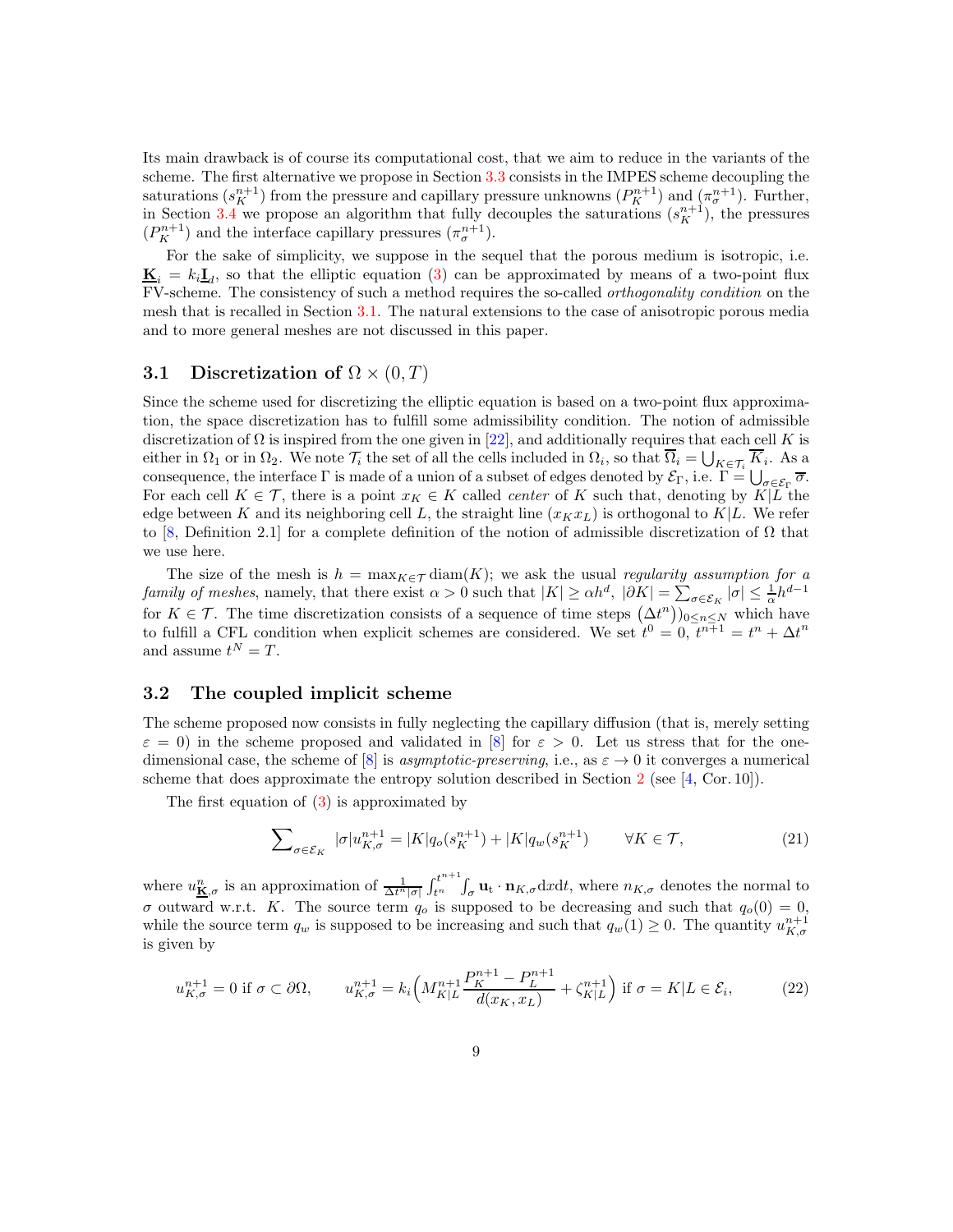where  $M_{K|L}^{n+1} = \frac{M_K(s_K^{n+1})M_L(s_L^{n+1})d(x_K,x_L)}{M_K(s_K^{n+1})d(x_K,\sigma)+M_L(s_L^{n+1})d(x_L)}$  $\frac{M_K(s_K^{n+1})M_L(s_L^{n+1})d(x_K,x_L)}{M_K(s_K^{n+1})d(x_K,\sigma)+M_L(s_L^{n+1})d(x_L,\sigma)}$  and  $\zeta_{K,L}^{n+1}$  denotes the Rusanov numerical flux for the flux function  $\zeta_i(s)$ **g**  $\cdot$ **n**<sub>K, $\sigma$ </sub> and for the Riemann problem with initial data  $s_K^{n+1} \mathbb{1}_{x>0} + s_L^{n+1} \mathbb{1}_{x>0}$ . The case  $\sigma = K | L \in \mathcal{E}_{\Gamma}$  is treated by means of the introduction of two new unknowns  $\tilde{P}_{K,\sigma}^{n+1}$  and  $P_{L,\sigma}^{n+1}$  to enforce the continuity of the flux [\(4\)](#page-3-5) and the pressure condition [\(5\)](#page-3-1) at the discrete level. Denoting by  $g_{K,\sigma} = \mathbf{g} \cdot \mathbf{n}_{K,\sigma}$ , we prescribe at the interface that for all  $\sigma = K | L \in \mathcal{E}_{\Gamma}$ ,

<span id="page-9-0"></span>
$$
u_{K,\sigma}^{n+1} + u_{L,\sigma}^{n+1} = 0 \text{ with } u_{J,\sigma}^{n+1} = k_J \Big( M_J(s_J^{n+1}) \frac{P_J^{n+1} - P_{J,\sigma}^{n+1}}{d(x_J,\sigma)} + \zeta_J(s_J^{n+1}) g_{J,\sigma} \Big), \ J = K, L. \tag{23}
$$

Moreover, the interface pressures  $P_{K,\sigma}^{n+1}$  and  $P_{L,\sigma}^{n+1}$  have to fulfill

<span id="page-9-1"></span>
$$
P_{K,\sigma}^{n+1} - Z_K(\pi_{\sigma}^{n+1}) = P_{L,\sigma}^{n+1} - Z_L(\pi_{\sigma}^{n+1}),
$$
\n(24)

where the unknowns  $(\pi^{n+1}_{\sigma})_{\sigma \in \mathcal{E}_{\Gamma}}$  are used to ensure the pressure transmission. Notice that for every  $\sigma \in \mathcal{E}_{\Gamma}$ , unknowns  $P_{K,\sigma}^{n+1}$  and  $P_{L,\sigma}^{n+1}$  are readily eliminated thanks to the linear relations [\(23\)](#page-9-0)–[\(24\)](#page-9-1).

The initial datum  $s_0$  is discretized by setting  $s_K^0 = \frac{1}{|K|} \int_K s_0(x) dx$ . Equation [\(8\)](#page-3-3) is discretized by  $n+1$ 

$$
\frac{s_K^{n+1} - s_K^n}{\Delta t^n} |K| + \sum_{\sigma \in \mathcal{E}_K} |\sigma| F_{K,\sigma}^{n+1} = |K| q_o(s_K^{n+1}),\tag{25}
$$

$$
F_{K,\sigma}^{n+1} = 0 \text{ if } \sigma \subset \partial\Omega, \quad F_{K,\sigma}^{n+1} = \mathcal{R}\Big(\mathcal{F}_{K,\sigma}^{n+1}; s_K^{n+1}, s_L^{n+1}\Big) \text{ if } \sigma = K | L \in \mathcal{E}_i,
$$
 (26)

where

 $\mathcal{F}_{K,\sigma}^{n+1}$  denotes the function  $s \mapsto f_K(s)u_{K,\sigma}^{n+1} + k_K \rho \lambda_K(s)g_{K,\sigma}$ 

and where  $\mathcal{R}(\mathcal{F}; s_L, s_R)$  denotes the Rusanov flux corresponding to the flux function  $\mathcal{F}$  and to left and right states given by  $s_L, s_R$ . To handle the fluxes across the interfaces  $\sigma \in \mathcal{E}_{\Gamma}$ , additional unknowns  $\pi_{\sigma}^{n+1}$  introduced in [\(24\)](#page-9-1) are exploited. Namely, for  $\sigma = K|L \in \mathcal{E}_{\Gamma}$ , the flux  $F_{K,\sigma}^{n+1}$  is defined by

<span id="page-9-2"></span>
$$
F_{K,\sigma}^{n+1} + F_{L,\sigma}^{n+1} = 0 \text{ where for } J = K \text{ and } J = L, F_{J,\sigma}^{n+1} = \mathcal{R}\Big(\mathcal{F}_{J,\sigma}^{n+1}; s_J^{n+1}, \tilde{\pi}_J^{-1}(\pi_\sigma^{n+1})\Big). \tag{27}
$$

Relations [\(27\)](#page-9-2) yield one equation per unknown  $\pi_{\sigma}^{n+1}$ ,  $\sigma \in \mathcal{E}_{\Gamma}$ , thus the system is closed. Notice that  $(24),(27)$  $(24),(27)$  are directly inspired by the approach  $(19)$  of the one-dimensional case, but where the Godunov flux has been replaced by the Rusanov flux by virtue of Proposition [2.3.](#page-7-2)

The main advantage of this approximation is that it is unconditionally stable with respect to the time discretization. The following proposition can be proved by following the method proposed in [\[8\]](#page-15-2).

**Proposition 3.1** For all admissible discretization of  $\Omega$ , and for all  $n \in \{0, \ldots, N-1\}$ , there exists  $((s<sub>K</sub><sup>n+1</sup>)<sub>K\in\mathcal{T}</sub>, (P<sub>K</sub><sup>n+1</sup>)<sub>K\in\mathcal{T}</sub>, (\pi<sub>\sigma</sub><sup>n+1</sup>)<sub>\sigma\in\mathcal{E}<sub>\Gamma</sub></sub>) \in [0,1]<sup>#\mathcal{T}</sup> \times \mathbb{R}<sup>#\mathcal{E}<sub>\Gamma</sub></sup> solution to the scheme (21)–(27).$  $((s<sub>K</sub><sup>n+1</sup>)<sub>K\in\mathcal{T}</sub>, (P<sub>K</sub><sup>n+1</sup>)<sub>K\in\mathcal{T}</sub>, (\pi<sub>\sigma</sub><sup>n+1</sup>)<sub>\sigma\in\mathcal{E}<sub>\Gamma</sub></sub>) \in [0,1]<sup>#\mathcal{T}</sup> \times \mathbb{R}<sup>#\mathcal{E}<sub>\Gamma</sub></sup> solution to the scheme (21)–(27).$  $((s<sub>K</sub><sup>n+1</sup>)<sub>K\in\mathcal{T}</sub>, (P<sub>K</sub><sup>n+1</sup>)<sub>K\in\mathcal{T}</sub>, (\pi<sub>\sigma</sub><sup>n+1</sup>)<sub>\sigma\in\mathcal{E}<sub>\Gamma</sub></sub>) \in [0,1]<sup>#\mathcal{T}</sup> \times \mathbb{R}<sup>#\mathcal{E}<sub>\Gamma</sub></sup> solution to the scheme (21)–(27).$  $((s<sub>K</sub><sup>n+1</sup>)<sub>K\in\mathcal{T}</sub>, (P<sub>K</sub><sup>n+1</sup>)<sub>K\in\mathcal{T}</sub>, (\pi<sub>\sigma</sub><sup>n+1</sup>)<sub>\sigma\in\mathcal{E}<sub>\Gamma</sub></sub>) \in [0,1]<sup>#\mathcal{T}</sup> \times \mathbb{R}<sup>#\mathcal{E}<sub>\Gamma</sub></sup> solution to the scheme (21)–(27).$  $((s<sub>K</sub><sup>n+1</sup>)<sub>K\in\mathcal{T}</sub>, (P<sub>K</sub><sup>n+1</sup>)<sub>K\in\mathcal{T}</sub>, (\pi<sub>\sigma</sub><sup>n+1</sup>)<sub>\sigma\in\mathcal{E}<sub>\Gamma</sub></sub>) \in [0,1]<sup>#\mathcal{T}</sup> \times \mathbb{R}<sup>#\mathcal{E}<sub>\Gamma</sub></sup> solution to the scheme (21)–(27).$ 

It is possible, following the sketch of the proof of Proposition 3.5 in [\[8\]](#page-15-2), to derive the following estimate on the discrete  $L^2((0,T); H^1(\Omega_i))$  semi-norm (cf. [\[21,](#page-16-3) [22\]](#page-16-4)):

<span id="page-9-3"></span>
$$
\sum_{i=1,2} \sum_{n=0}^{N-1} \Delta t^n \Big( \sum_{\sigma = K|L \in \mathcal{E}_i} |\sigma| \frac{(P_K^{n+1} - P_L^{n+1})^2}{d(x_K, x_L)} \Big) \le C. \tag{28}
$$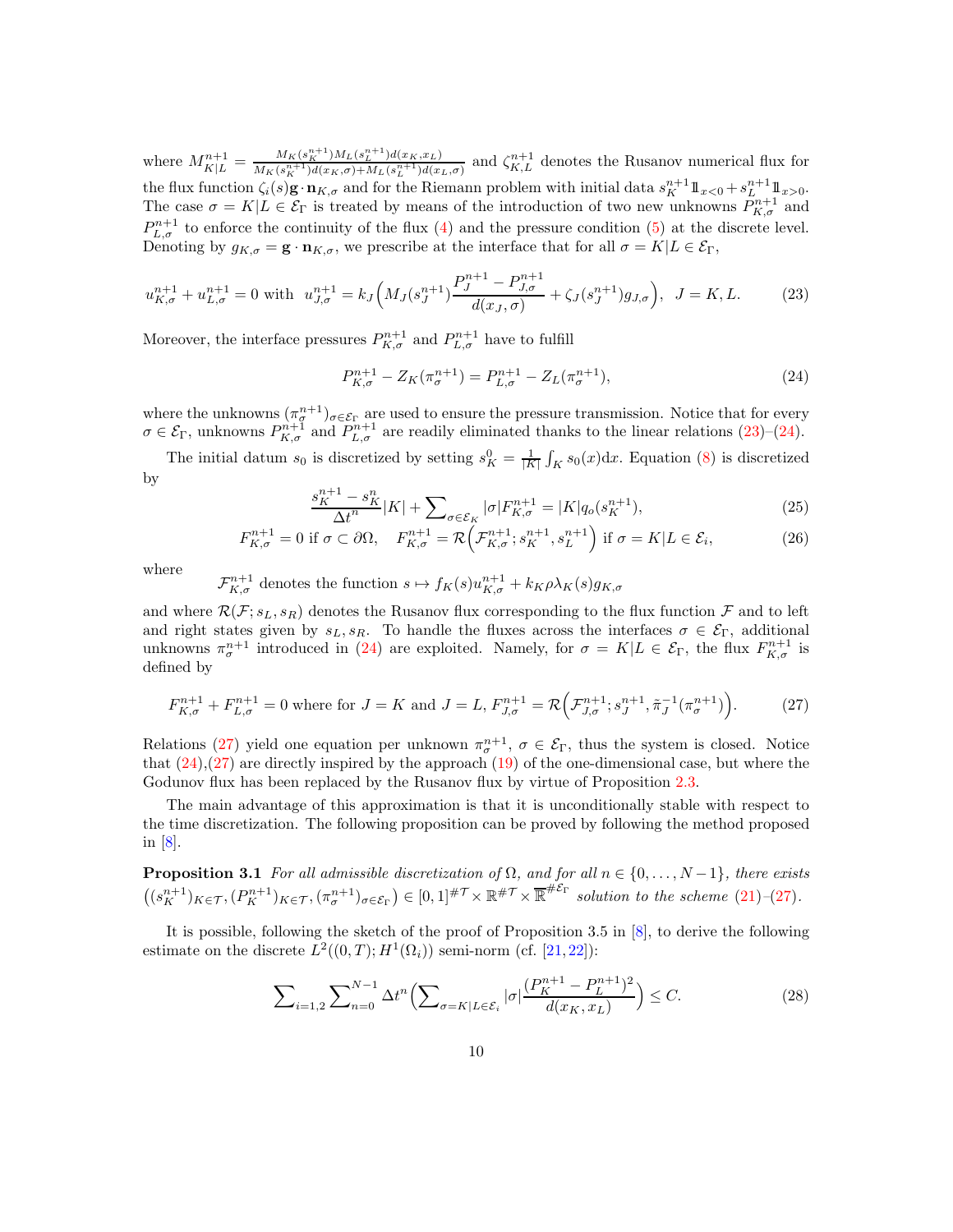From this estimate, we can prove that the piecewise constant approximate pressure  $P<sub>D</sub>$  converges weakly in  $L^2(\Omega_i \times (0,T))$  towards some pressure  $P \in L^2((0,T); H^1(\Omega_i))$ . We also deduce from the fact that  $0 \leq s_K^{n+1} \leq 1$  for all  $K \in \mathcal{T}$  that the piecewise constant approximate saturation s<sub>D</sub> converges in the  $L^{\infty}(\Omega \times (0,T))$  weak- $\star$  sense towards a function s in  $L^{\infty}(\Omega \times (0,T))$ , with  $0 \leq s \leq 1$  a.e. in  $\Omega \times (0, T)$ . This is obviously not sufficient to pass to the limit in the nonlinearities if the problem. Nevertheless, a complete convergence study of the scheme presented above has been performed in [\[4\]](#page-15-1) in the one-dimensional framework, where it was possible to establish rigorous convergence results.

### <span id="page-10-0"></span>3.3 The  $(P, \pi)-s$  partially decoupled explicit scheme

As it will appear in the Section [4](#page-12-0) where the numerical results are exhibited, the scheme proposed in Section [3.2](#page-8-0) is quite expensive due to the fact that it is fully coupled and implicit. Our goal is then to uncouple some discrete equations, introducing an IMPES (IMplicit Pressure – Explicit Saturation) discretization of equations [\(3\)](#page-2-3), [\(5\)](#page-3-1), [\(6\)](#page-3-4), [\(8\)](#page-3-3)–[\(10\)](#page-4-1). To do so, given  $(s_K^n)_{K \in \mathcal{T}}$ , we compute first the pressure variables  $((P_K^{n+1})_{K\in\mathcal{T}}, (\pi_{\sigma}^{n+1})_{\sigma\in\mathcal{E}_{\Gamma}})$ , and then we use these new values of the pressures to compute  $(s_K^{n+1})_{K \in \mathcal{T}}$  by means of an explicit finite volume scheme.

**a)** Pressure step. We assume that  $(s_K^n)_{K \in \mathcal{T}}$  is given in  $[0,1]^{\# \mathcal{T}}$ . The system we intend to solve is then

<span id="page-10-2"></span>
$$
\sum_{\sigma \in \mathcal{E}_K} |\sigma| u_{K,\sigma}^{n+1} = |K| q_o(s_K^n) + |K| q_w(s_K^n) \qquad \forall K \in \mathcal{T},
$$
\n
$$
P^{n+1} = P^{n+1} \qquad (29)
$$

<span id="page-10-1"></span>
$$
u_{K,\sigma}^{n+1} = 0 \text{ if } \sigma \subset \partial\Omega, \qquad u_{K,\sigma}^{n+1} = k_i \left( M_{K|L}^n \frac{P_K^{n+1} - P_L^{n+1}}{d(x_K, x_L)} + \zeta_{K|L}^n \right) \quad \text{if } \sigma = K|L \in \mathcal{E}_i,\tag{30}
$$

$$
u_{K,\sigma}^{n+1} + u_{L,\sigma}^{n+1} = 0, \ u_{J,\sigma}^{n+1} = k_J \left( M_J(s_J^n) \frac{P_J^{n+1} - P_{J,\sigma}^{n+1}}{d(x_J,\sigma)} + \zeta_J(s_J^n) g_{J,\sigma} \right), \ J = K, L, \text{ if } \sigma \in \mathcal{E}_{\Gamma}. \tag{31}
$$

while equation [\(24\)](#page-9-1) still has to hold. After eliminating  $P_{K,\sigma}^{n+1}$  and  $P_{L,\sigma}^{n+1}$  thanks to (24) and [\(31\)](#page-10-1), we obtain a system of  $\#\mathcal{T}$  equations [\(29\)](#page-10-2) for the  $\#\mathcal{T} + \#\mathcal{E}_{\Gamma}$  unknowns  $(P_K^{n+1})_{K \in \mathcal{T}}$ ,  $(\pi_\sigma^{n+1})_{K \in \mathcal{T}}$ . In order to close the system we impose that, for all  $\sigma \in \mathcal{E}_{\Gamma}$ ,

<span id="page-10-3"></span>
$$
F_{K,\sigma}^n + F_{L,\sigma}^n = 0 \quad \text{where for } J = K \text{ and } J = L, \quad F_{J,\sigma}^n = \mathcal{R}\Big(\mathcal{F}_{J,\sigma}^{n+1}; s_J^n, \tilde{\pi}_J^{-1}(\pi_\sigma^{n+1})\Big). \tag{32}
$$

Note that if  $u_{K,\sigma}^{n+1}$  is given, then equation [\(32\)](#page-10-3) has a solution  $\pi_{\sigma}^{n+1}$  thanks to a version of Lemma [2.2.](#page-6-2)

**Proposition 3.2** Given  $(s_K^n)_{K \in \mathcal{T}} \in [0,1]^{\# \mathcal{T}}$ , there exists a solution  $((P_K^{n+1})_{K \in \mathcal{T}}, (\pi_{\sigma}^{n+1})_{\sigma \in \mathcal{E}_{\Gamma}})$ belonging to  $\mathbb{R}^{\# \mathcal{T}} \times \overline{\mathbb{R}}^{\# \mathcal{E}_{\Gamma}}$  to the problem [\(24\)](#page-9-1), [\(29\)](#page-10-2)-[\(32\)](#page-10-3).

b) Saturation step. This step consists in deducing  $(s_K^{n+1})_{K \in \mathcal{T}}$  from  $(s_K^n)_{K \in \mathcal{T}}$  and the freshly computed pressures  $(P_K^{n+1})_{K \in \mathcal{T}}$ ,  $(\pi_\sigma^{n+1})_{\sigma \in \mathcal{E}_\Gamma}$ . This is done by means of an explicit finite volume scheme.

Equation  $(8)$  is now discretized by

<span id="page-10-4"></span>
$$
\frac{s_K^{n+1} - s_K^n}{\Delta t^n} |K| + \sum_{\sigma \in \mathcal{E}_K} |\sigma| F_{K,\sigma}^n = |K| \Big( -L_{q_o} s_K^{n+1} + q_o(s_K^n) + L_{q_o} s_K^n \Big),\tag{33}
$$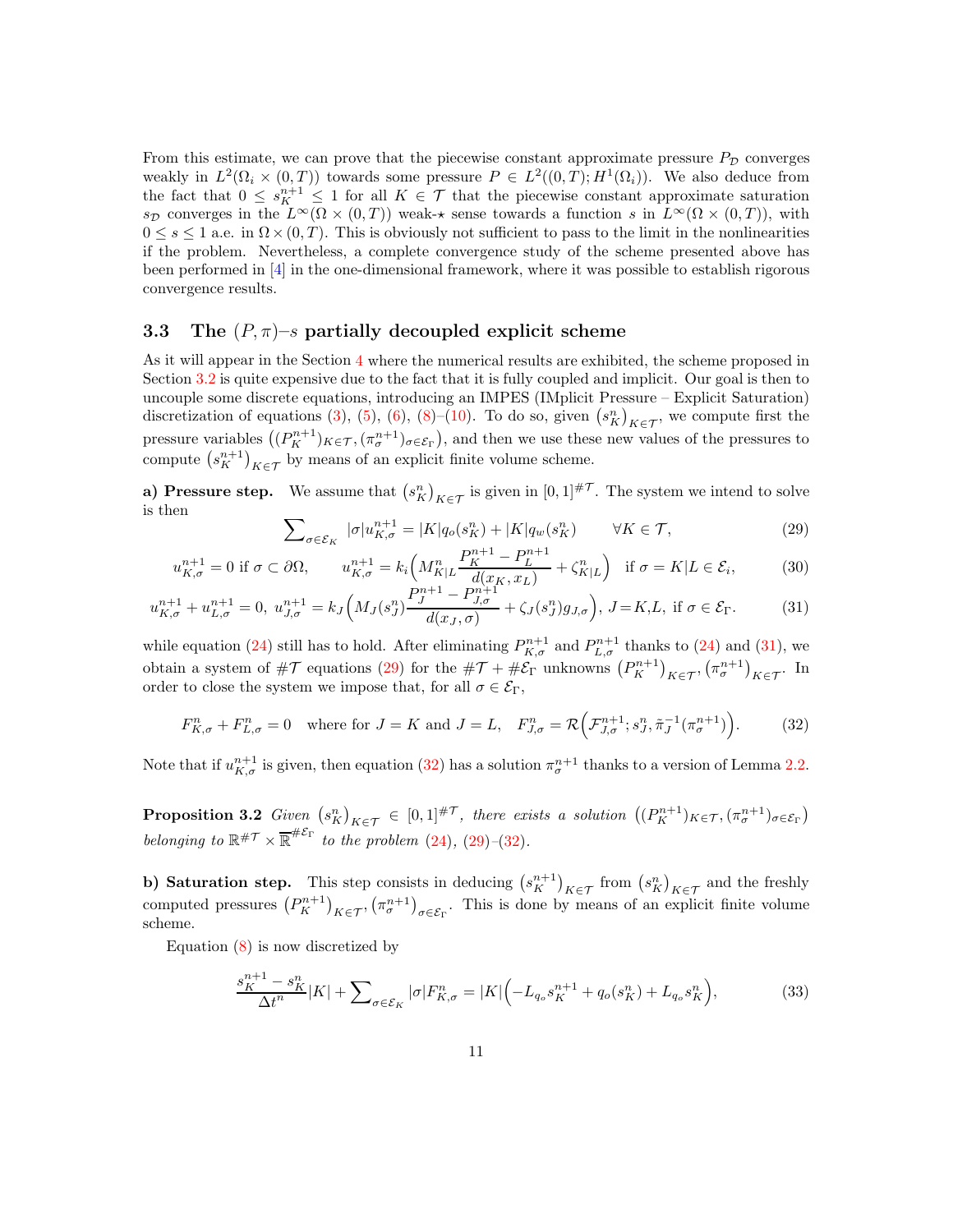where  $L_{q_o}$  denotes the Lispchitz constant of  $q_o$ , and where

<span id="page-11-2"></span>
$$
F_{K,\sigma}^n = 0 \text{ if } \sigma \subset \partial\Omega, \quad F_{K,\sigma}^n = \mathcal{R}\Big(\mathcal{F}_{K,\sigma}^{n+1}; s_K^n, s_L^n\Big) \text{ if } \sigma = K|L \in \mathcal{E}_i \tag{34}
$$

(in addition, recall that the fluxes  $F_{K,\sigma}^n$  for  $\sigma \in \mathcal{E}_{\Gamma}$  have already been computed during the pressure step in [\(32\)](#page-10-3)). A CFL condition is mandatory to ensure stability of the scheme at this step. Denoting by  $L_{f_i}$  (resp.  $L_{\lambda_i}$ ) the Lispchitz constant of  $f_i$  (resp.  $\lambda_i$ ), then we require that

<span id="page-11-1"></span>
$$
\Delta t^n \leq \alpha^2 h \Big( \max_{i \in \{1,2\}} L_{f_i} \max_{\sigma \in \mathcal{E}} |u_{K,\sigma}^{n+1}| + |\rho||\mathbf{g}| \max_{i \in \{1,2\}} L_{\lambda_i} \Big). \tag{35}
$$

**Proposition 3.3** Given  $(s_K^n)_{K \in \mathcal{T}} \in [0,1]^{\# \mathcal{T}}$ , and given  $((P_K^{n+1})_{K \in \mathcal{T}}, (\pi_\sigma^{n+1})_{\sigma \in \mathcal{E}_\Gamma}) \in \mathbb{R}^{\# \mathcal{T}} \times \overline{\mathbb{R}}^{\# \mathcal{E}_\Gamma}$ , under the CFL condition [\(35\)](#page-11-1), for all  $K \in \mathcal{T}$  one has  $0 \leq s_K^{n+1} \leq 1$ .

The above result follows from the fact that equation [\(33\)](#page-10-4) can be rewritten as

$$
s_K^{n+1}=s_K^n-\frac{\Delta t^n}{(1+L_{q_o})|K|}\sum\nolimits_{\sigma\in\mathcal{E}_K}|\sigma|F_{K,\sigma}^n+\Delta t^n\frac{q_o(s_K^n)}{(1+L_{q_o})},
$$

the right-hand side of the above expression being a nondecreasing function with respect to (w.r.t.) each of the variables  $s_K^n$ ,  $K \in \mathcal{T}$ . Notice that the interface fluxes  $F_{K,\sigma}^n$  given by [\(32\)](#page-10-3) depend in a monotone and Lipschitz continuous way on  $s_K^n$  and  $s_L^n$  because, thanks to Lemma [2.2,](#page-6-2) they can be rewritten under the form [\(18\)](#page-6-1) on which monotonicity and Lipschitz continuity is obvious. Remark also that the discretization of the source term in [\(33\)](#page-10-4) is such that it is linear w.r.t.  $s_K^{n+1}$  (thus the scheme remains explicit), and so that it is increasing w.r.t.  $s_K^{n+1}$  and nonincreasing w.r.t.  $s_K^n$ . This yields a stabilization of the scheme in the sense that the CFL condition [\(35\)](#page-11-1) does not depend on the source term  $q_o$ .

#### <span id="page-11-0"></span>3.4 The fully decoupled explicit scheme

Notice that in Pressure Step of the above IMPES scheme, relations [\(24\)](#page-9-1) and [\(32\)](#page-10-3) involving  $(\pi^{n+1}_{\sigma})_{\sigma \in \mathcal{E}_G}$ are fully coupled. In particular, the expressions of the flux functions  $\mathcal{F}_{K,\sigma}^{n+1}$  needed to compute  $F_{K,\sigma}^n$ depend on the whole set of values of  $(\pi_{\sigma}^{n+1})_{\sigma \in \mathcal{E}_G}$  via the values  $u_{K,\sigma}^{n+1}$ . Here, we propose a variant of the previous scheme where the computation of the capillary pressure transmission parameters  $(\pi_{\sigma}^{n+1})_{\sigma \in \mathcal{E}_{\Gamma}}$  is decoupled from the computation of the global pressures  $(P_K^{n+1})_{K \in \mathcal{T}}$ .

For this scheme, we need to initialize the capillary pressure. To do so, we build  $\pi_{\sigma}^{0}$  as the linear interpolation between the neighboring cell values of the capillary pressure:

$$
\pi_{\sigma}^{0} = \frac{\pi_{K}(s_{K}^{0})d(x_{L}, \sigma) + \pi_{L}(s_{L}^{0})d(x_{K}, \sigma)}{d(x_{K}, x_{L})}, \quad \forall \sigma = K | L \in \mathcal{E}_{\Gamma}.
$$
\n(36)

a) Global pressure step. Values  $(s_K^n)_{K \in \mathcal{T}}$  and  $(\pi_\sigma^n)_{\sigma \in \mathcal{E}_\Gamma}$  being given, we obtain  $(P_K^{n+1})_{K \in \mathcal{T}}$  as solution to  $(29)$ – $(31)$ , closed by the interface relation

$$
P_{K,\sigma}^{n+1} - Z_K(\pi_\sigma^n) = P_{L,\sigma}^{n+1} - Z_L(\pi_\sigma^n), \qquad \forall \sigma \in \mathcal{E}_{\Gamma}.
$$
\n(37)

This system is linear and one can check that it admits a unique solution  $(P_K^{n+1})_{K \in \mathcal{T}} \in \mathbb{R}^{\# \mathcal{T}}$ .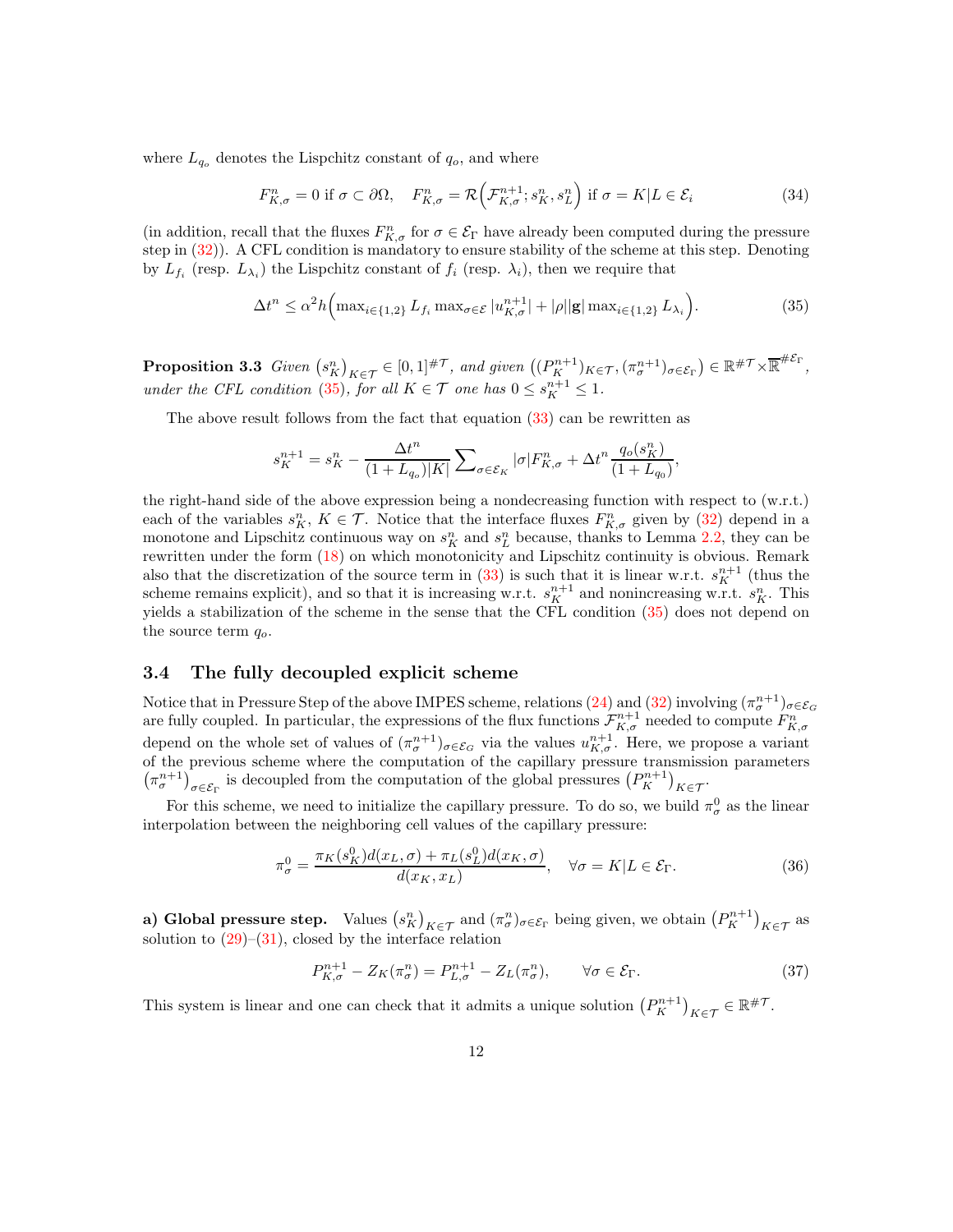b) Capillary pressure step. The previous step also yields the values  $u_{K,\sigma}^{n+1}$ , thus the expressions of the fluxes  $\mathcal{F}_{K,\sigma}^{n+1}$  are made available. Now we can compute the values  $\pi_{\sigma}^{n+1}$  for each  $\sigma \in \mathcal{E}_{\Gamma}$  by solving

<span id="page-12-1"></span>
$$
F_{K,\sigma}^n + F_{L,\sigma}^n = 0 \quad \text{with } F_{J,\sigma}^n = \mathcal{R}\left(\mathcal{F}_{J,\sigma}^{n+1}; s_J^n, \tilde{\pi}_J^{-1}(\pi_\sigma^{n+1})\right) \text{ for } J = K, L \tag{38}
$$

(we have one nonlinear equation per edge  $\sigma \in \mathcal{E}_{\Gamma}$ , solved separately for each  $\sigma$ ). Existence of a solution  $\pi_{\sigma}^{n+1}$  and uniqueness of the resulting fluxes  $F_{K,\sigma}^n$  follow by a monotonicity argument, as for Lemma [2.2.](#page-6-2)

c) Saturation step. The saturations  $(s_K^{n+1})_{K\in\mathcal{T}}$  are computed explicitly by equations [\(33\)](#page-10-4) and the fluxes readily computed with  $(38)$  and  $(34)$ .

### <span id="page-12-0"></span>4 Numerical experiments

All the three schemes of Section [3](#page-7-0) preserve the physical bounds on the saturation s. It seems much more delicate to achieve stability estimates like [\(28\)](#page-9-3), especially for the fully decoupled scheme, and convergence analysis is beyond our reach. Therefore we now switch to numerical tests. Below, the fully decoupled scheme is used in all the test cases; the fully implicit and the IMPES schemes actually yield quite close numerical solutions but a longer computational time.

## 4.1 Comparison with 1D reference solution obtained by a convergent scheme.

Let  $\Omega = (-1, 1)^2$  be 2-dimensional domain composed of two horizontal layers  $\Omega_1 = \{(x, y) \in \Omega | y \leq 1\}$ 0} and  $\Omega_2 = \{(x, y) \in \Omega | y > 0\}$ , which corresponds to different rock-types. We prescribe a zero total flux on the whole boundary  $\partial\Omega$ . The boundary conditions for the saturation equation are given by

$$
s = 0.5 \qquad \text{on} \quad \Gamma_1 = \{(x, y) \in \partial \Omega \text{ s.t. } |y| = 1\},
$$
  

$$
(\mathbf{u}_t f_i(s) + \lambda_i(u) \underline{\mathbf{K}}_i \mathbf{g}) \cdot \mathbf{n} = 0 \qquad \text{on} \qquad \Gamma_2 = \{(x, y) \in \partial \Omega \text{ s.t. } |x| = 1\},
$$

the initial saturation is set to  $s_0 = 0.5$ . We set  $\mathbf{g} = -9.81\mathbf{e_y}$ ,  $\mu_o = 1$ ,  $\mu_w = 3$ ,  $\rho_o = 0.87$ ,  $\rho_w = 1$ , and

$$
f = \frac{s}{s - \mu_o/\mu_w(1 - s)}, \quad \lambda = (\rho_o - \rho_w) \frac{s(1 - s)}{\mu_w s - \mu_o(1 - s)}, \quad \zeta = \frac{\rho_o}{\mu_o} s + \frac{\rho_w}{\mu_o}(1 - s)
$$

The porosity  $\phi$  is constant and set to  $\phi = 1$ ; the absolute permeability **K** is given by **K**<sub>1</sub> = 10,  $\underline{\mathbf{K}}_2 = 5.$ 

We take capillary pressure curves  $\pi_i(s) := \pi_{i,0} - \ln(1-s)$  that differ only by the value of the entry pressure:  $\pi_{1,0}$  is set to 0, while  $\pi_{2,0}$  takes values 0.5 (Test 1a) or 2 (Test 1b). The flow is driven by buoyancy and by the spatial discontinuity: roughly speaking, the second rock has a smaller pores, so that it is more attractive for water. The total flow  $\mathbf{u}_t$  being zero, the oil phase is displaced from the rock  $\Omega_2$ .

This is actually the 1D test borrowed from  $[4]$ ; there exists an x-independent solution. However, using triangular meshes we ensure that the scheme we test is truly 2D. Indeed, discrete solution is computed by the fully decoupled IMPES scheme on structured triangular meshes with different number of volumes. It is compared to the reference 1D numerical solution evaluated using 1000 grid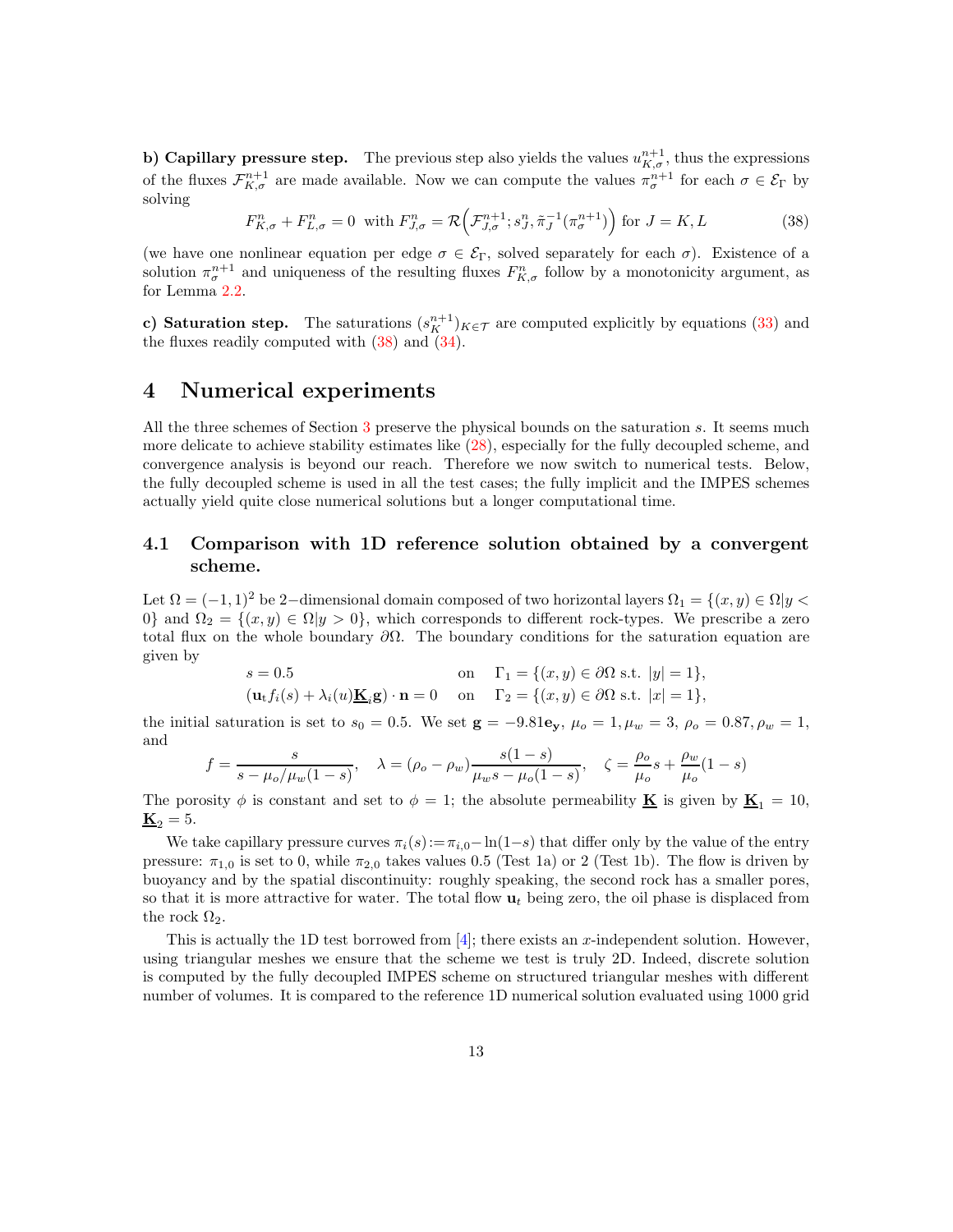points (this is indeed a reference solution, due to Th. [2.1](#page-5-2) and Prop. [2.3\)](#page-7-2). We present the results in Fig. [1](#page-13-0) (Test 1a), Fig. [2](#page-13-1) (Test 1b). In each case, 2D schemes for two different choices of numerical fluxes (namely the Godunov and the Rusanov ones) are compared. For the final time  $T = 0.2$ , the error in the norm  $L^2((0,T) \times \Omega)$  is plotted at the right of Fig. [1,](#page-13-0) [2.](#page-13-1) We observe convergence rates close to 1 (for the Godunov flux) and 0.5 (the Rusanov flux). Notice that in Test 1a the two discretizations exhibit quite different behavior. In fact, for both choices of fluxes the connecting capillary pressure  $\pi$  is such that  $\pi_2^{-1}(\pi) > 0$ . Thus, a small amount of oil propagating in the domain  $\Omega_2$  is due only to the extra diffusion introduced by Rusanov flux. This is not the case for the Godunov flux, which provides the exact solution to the Riemann problem.



<span id="page-13-0"></span>Figure 1: Test 1a (left to right): Oil saturation profile at  $t = 0.1$  and  $t = 0.2$  (Godunov flux); Godunov/Rusanov comparison; Error in  $L^2$ , red for Godunov (the bottom line) and black for Rusanov; dashed lines: slopes 1 and 1/2.



<span id="page-13-1"></span>Figure 2: Test 1b (left to right): Oil saturation profile at  $t = 0.1$  and  $t = 0.2$  (Godunov flux); Godunov/Rusanov comparison; Error in  $L^2$ , red for Godunov (bottom line) and in black for Rusanov; dashed lines: slopes 1 and 1/2.

### 4.2 A 2D flow constrained by capillary barriers

We now turn to a truly 2D test case inspired from [\[23,](#page-16-6) test case 4.3]. The 2D domain  $\Omega$  (see Fig. [3,](#page-14-2) top left), which mostly consists of rock  $\Omega_1$ , is initially saturated in water:  $s_0 = 0$ . The flow is constrained by a presence of two barriers (rock  $\Omega_2$ ) having a higher entry pressure ( $\pi_{0,1} = 0$ ,  $\pi_{0,2} = 1.5$ ). The vertical boundaries are assumed to be impermeable, so on  $\Gamma_N$  zero flux is prescribed for both phases. At the bottom and the top of  $\Omega$  we prescribe a constant rate of a total flux, i.e.

$$
\mathbf{u}_{t} \cdot \mathbf{n} = -1 \quad \text{on } \Gamma_{in}, \quad \mathbf{u}_{t} \cdot \mathbf{n} = 1 \quad \text{on } \Gamma_{out}.
$$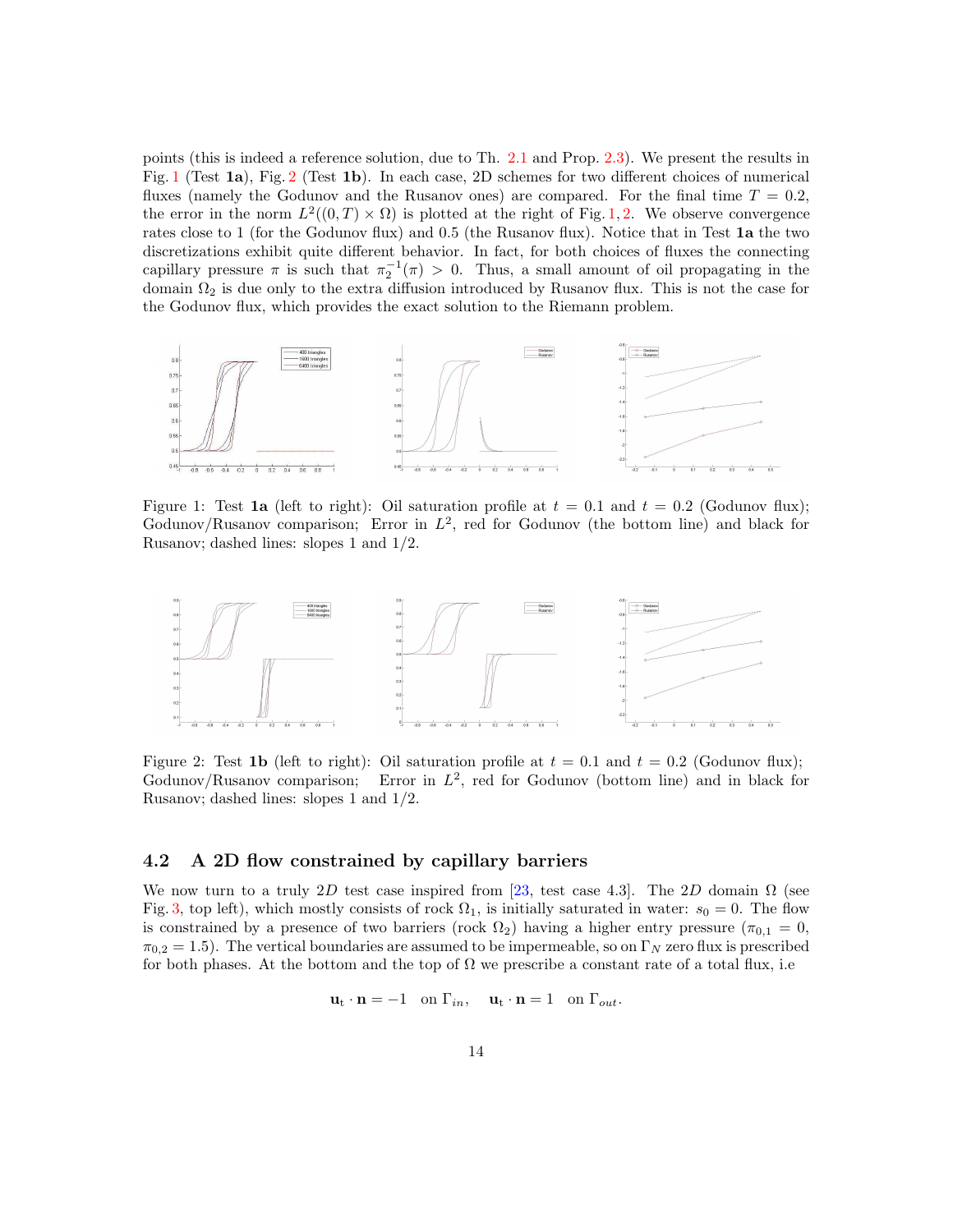The constant saturation value  $s = 0.5$  is imposed on  $\Gamma_{in}$ . We use the same set of data as previously, except for the absolute permeability  $\underline{\mathbf{K}}_{1,2}$  now assumed to be equal to 1 in both sub-domains. We use here the Rusanov scheme as an approximate Riemann solver.



<span id="page-14-2"></span>Figure 3: Test 2. Computational domain and the oil saturation field at time  $t =$ 0.075, 0.2, 0.4, 0.6, 0.8.

Even if both rocks  $\Omega_i$  have the same intrinsic permeability (so that the flux function is continuous across the interface), it appears that some oil remains trapped under the capillary barriers. Indeed, due to singular capillary effects at rock discontinuities, the relevant solution is not the usual entropy solution  $[4]$ . A flux limitation  $[6]$  is active at the lower boundary of the barrier, hampering the progression of the oil phase. This singular effect depends on the capillary pressure functions  $\pi_i$ , despite the capillary diffusion has been neglected within the rocks  $\Omega_i$ .

Acknowledgement. The work of the first author was partially supported by the French ANR project CoToCoLa. The work of the second and third authors was partially supported by GNR MoMaS, CNRS-2439 (PACEN/CNRS, ANDRA, BRGM, CEA, EDF, IRSN).

## <span id="page-14-0"></span>References

- [1] Adimurthi, J. Jaffré, and G. D. Veerappa Gowda. Godunov-type methods for conservation laws with a flux function discontinuous in space. *SIAM J. Numer. Anal.*,  $42(1)$ : 179–208, 2004.
- <span id="page-14-1"></span>[2] Adimurthi, S. Mishra, and G. D. Veerappa Gowda. Optimal entropy solutions for conservation laws with discontinuous flux-functions. J. Hyperbolic Differ. Equ., 2(4): 783–837, 2005.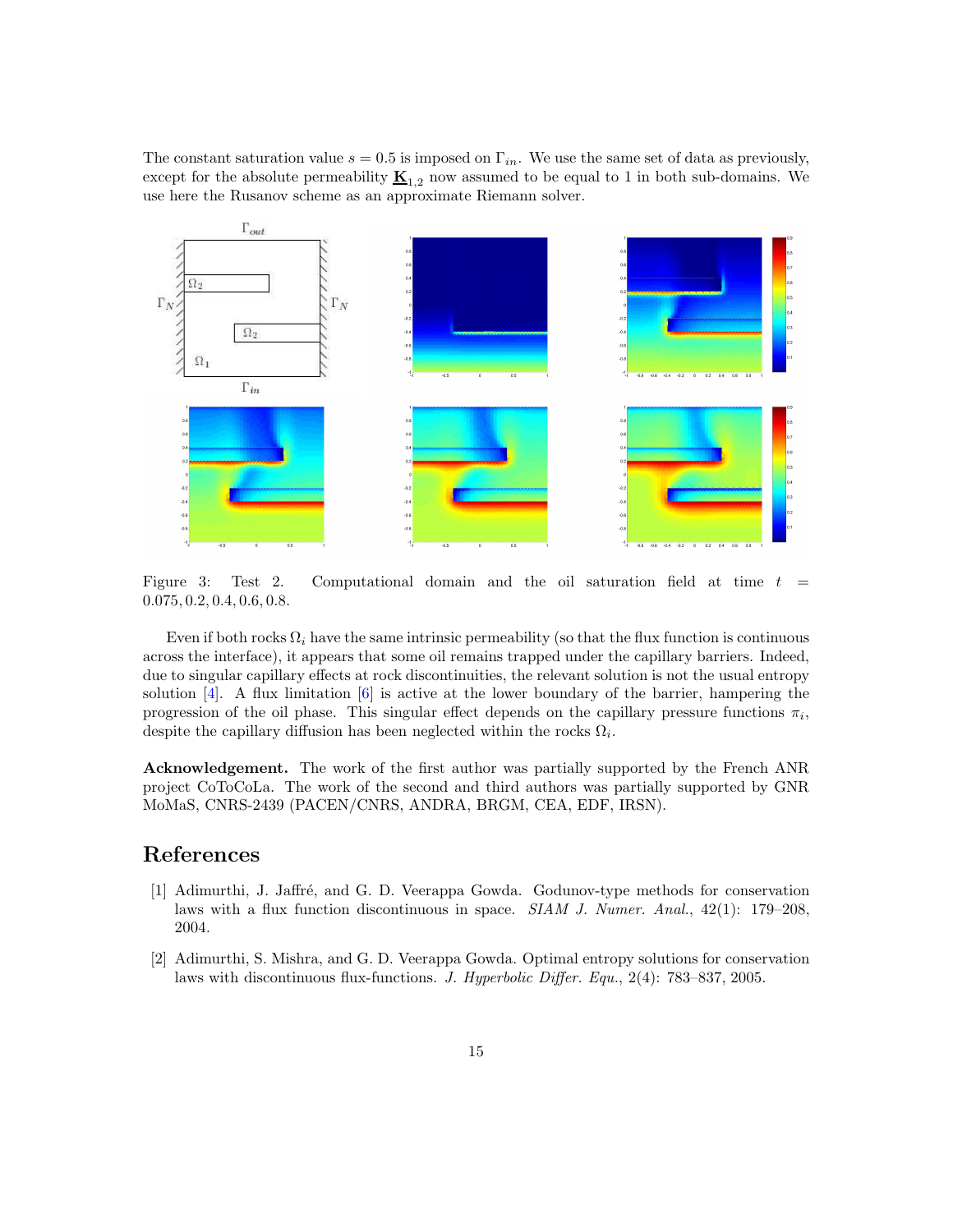- <span id="page-15-8"></span>[3] B. Amaziane, J.P. Milisic, M. Panfilov and L. Pankratov. Generalized nonequilibrium capillary relations for two-phase flow through heterogeneous media. Phys. Rev. E,  $85(1)$ : 1–18, 2012 (published electronically).
- <span id="page-15-7"></span><span id="page-15-1"></span>[4] B. Andreianov and C. Cancès. Vanishing capillarity solutions of Buckley-Leverett equation with gravity in two-rocks' medium. *Comput. Geosci.*, to appear.
- <span id="page-15-13"></span>[5] B. Andreianov and C. Cancès. The Godunov scheme for scalar conservation laws with discontinuous bell-shaped flux functions. Appl. Math. Letters, 25: 1844–1848, 2012.
- [6] B. Andreianov, P. Goatin and N. Seguin. Finite volume schemes for locally constrained conservation laws. Numer. Math., 115(4): 609–645, 2010.
- <span id="page-15-10"></span>[7] B. Andreianov, K. Karlsen, and N. Risebro. A theory of  $L^1$ -dissipative solvers for scalar conservation laws with discontinuous flux. Arch. Ration. Mech. Anal., 201(1): 27–86, 2011.
- <span id="page-15-2"></span>[8] K. Brenner, C. Cancès, and D. Hilhorst. Convergence of finite volume approximation for immiscible two-phase flows in porous media with discontinuous capillary pressure field in several dimensions. HAL: hal-00675681, 2012 (submitted).
- <span id="page-15-9"></span>[9] R. Bürger, H. Frid and K.H. Karlsen. On the well-posedness of entropy solutions to conservation laws with a zero-flux boundary condition. J. Math. Anal. Appl. 326: 108–120, 2007.
- <span id="page-15-5"></span>[10] R. Bürger, K. H. Karlsen, and J. D. Towers. An Engquist-Osher-type scheme for conservation laws with discontinuous flux adapted to flux connections. *SIAM J. Numer. Anal.*, 47(3): 1684–1712, 2009.
- [11] F. Buzzi, M. Lenzinger, and B. Schweizer. Interface conditions for degenerate two-phase flow equations in one space dimension. Analysis, 29: 299–316, 2009.
- [12] C. Cancès. Finite volume scheme for two-phase flow in heterogeneous porous media involving capillary pressure discontinuities. M2AN Math. Model. Numer. Anal., 43: 973–1001, 2009.
- <span id="page-15-3"></span>[13] C. Cancès. Asymptotic behavior of two-phase flows in heterogeneous porous media for capillarity depending only on space. I. Convergence to the optimal entropy solution. SIAM J. Math. Anal., 42(2): 946–971, 2010.
- <span id="page-15-4"></span>[14] C. Cancès. Asymptotic behavior of two-phase flows in heterogeneous porous media for capillarity depending only on space. II. Nonclassical shocks to model oil-trapping. SIAM J. Math. Anal.,  $42(2): 972-995, 2010.$
- <span id="page-15-6"></span>[15] C. Cancès. On the effects of discontinuous capillarities for immiscible two-phase flows in porous media made of several rock-types. Netw. Heterog. Media, 5(3): 635–647, 2010.
- <span id="page-15-11"></span>[16] C. Cancès, Th. Gallouët, and A. Porretta. Two-phase flows involving capillary barriers in heterogeneous porous media. Interfaces Free Bound., 11(2): 239–258, 2009.
- <span id="page-15-0"></span>[17] C. Cancès and M. Pierre. An existence result for multidimensional immiscible two-phase flows with discontinuous capillary pressure field. *SIAM J. Math. Anal.* 44(2): 966–992, 2012.
- <span id="page-15-12"></span>[18] G. Chavent, G. Cohen and J. Jaffré. A Finite-Element simulator for incompressible two-phase flow. Transp. Porous Media 2: 465–478, 1987.